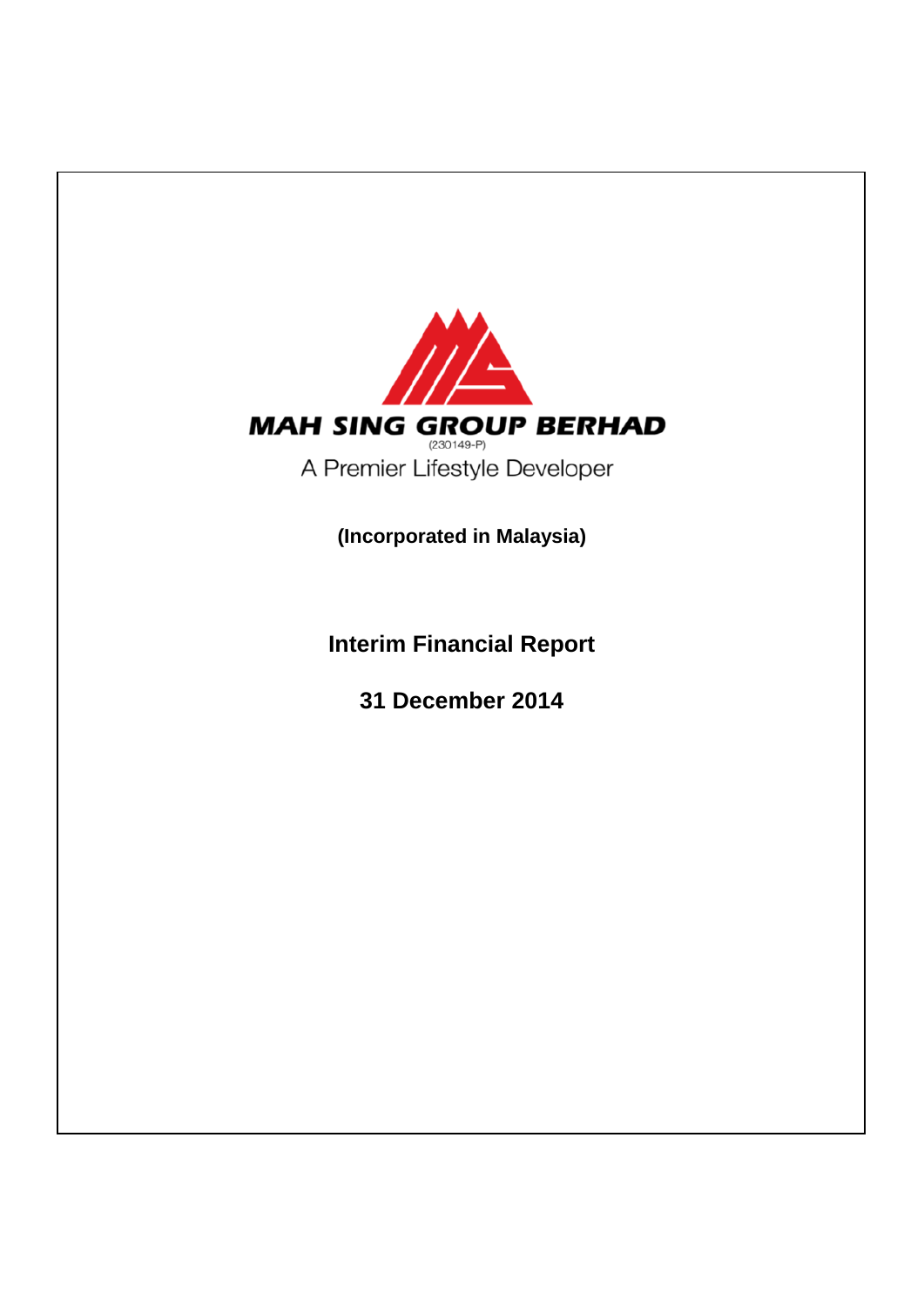**MAH SING GROUP BERHAD**

**Company No.: 230149-P (Incorporated in Malaysia)**

# **Interim Financial Report - 31 December 2014**

|                                                                                                    | Page No.    |
|----------------------------------------------------------------------------------------------------|-------------|
| <b>Condensed Consolidated Statement Of Financial Position</b>                                      |             |
| <b>Condensed Consolidated Statement Of Profit Or Loss</b>                                          | $\mathbf 2$ |
| <b>Condensed Consolidated Statement Of Profit Or Loss and</b><br><b>Other Comprehensive Income</b> | 3           |
| <b>Condensed Consolidated Statement Of Changes In Equity</b>                                       | 4           |
| <b>Condensed Consolidated Statement Of Cash Flow</b>                                               | $5 - 6$     |
| <b>Notes To The Interim Financial Report</b>                                                       | $7 - 20$    |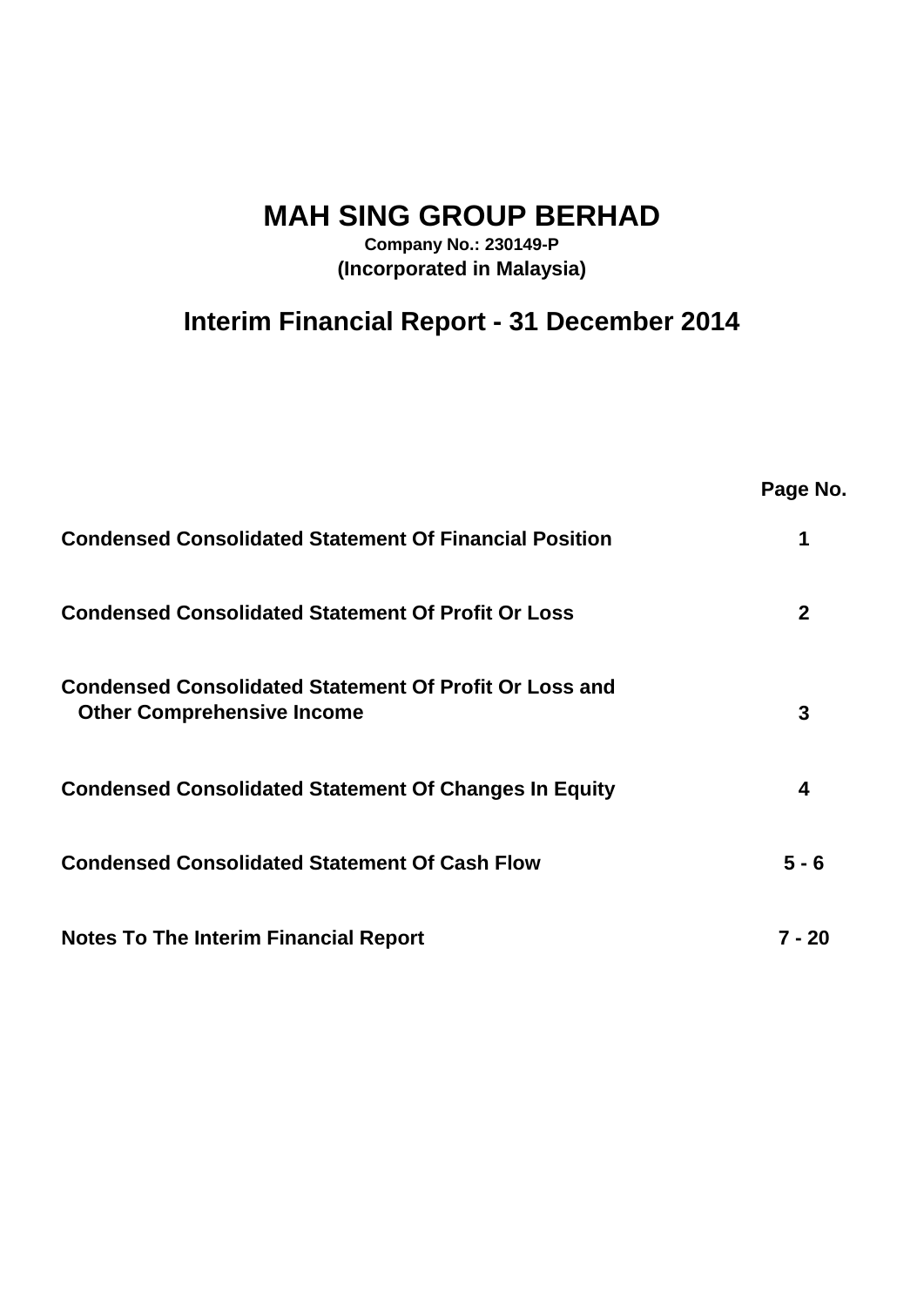#### **CONDENSED CONSOLIDATED STATEMENT OF FINANCIAL POSITION**

# **As at 31 December 2014**

*(The figures have been audited)*

|                                                                         | <b>AS AT</b>  | AS AT         |
|-------------------------------------------------------------------------|---------------|---------------|
|                                                                         | 31/12/2014    | 31/12/2013    |
|                                                                         | <b>RM'000</b> | <b>RM'000</b> |
| <b>ASSETS</b>                                                           |               |               |
| <b>Non-current Assets</b>                                               |               |               |
| Property, plant and equipment                                           | 115,272       | 114,146       |
| Prepaid lease payments                                                  | 6,937         | 7,173         |
| Investment properties                                                   | 116,123       | 86,194        |
| Land held for property development                                      | 927,450       | 543,794       |
| Intangible assets                                                       | 7,353         | 11,499        |
| Deferred tax assets                                                     | 68,562        | 75,496        |
|                                                                         | 1,241,697     | 838,302       |
| <b>Current Assets</b>                                                   |               |               |
| Property development costs                                              | 2,449,882     | 2,258,641     |
| Inventories                                                             | 154,754       | 76,225        |
| Trade and other receivables                                             | 818,338       | 581,748       |
| <b>Current tax assets</b>                                               | 2,139         | 6,545         |
| Deposits, cash and bank balances                                        | 639,176       | 822,290       |
|                                                                         | 4,064,289     | 3,745,449     |
| <b>TOTAL ASSETS</b>                                                     | 5,305,986     | 4,583,751     |
|                                                                         |               |               |
| <b>EQUITY AND LIABILITIES</b>                                           |               |               |
| <b>Equity Attributable to Equity Holders of the Company</b>             |               |               |
| Share capital                                                           | 738,055       | 706,807       |
| Share premium                                                           | 394,557       | 331,716       |
| Other reserves                                                          | 65,700        | 79,743        |
| Retained earnings                                                       | 1,070,317     | 834,026       |
|                                                                         | 2,268,629     | 1,952,292     |
| <b>Non-controlling interests</b>                                        | 9,682         | 10,987        |
| <b>Total Equity</b>                                                     | 2,278,311     | 1,963,279     |
|                                                                         |               |               |
| <b>Non-current Liabilities</b>                                          |               |               |
| Redeemable convertible secured bonds                                    | 292,211       | 283,720       |
| Term Ioans                                                              | 1,089,815     | 756,470       |
| Long term and deferred payables                                         | 31,407        | 84,729        |
| Deferred tax liabilities                                                | 16,137        | 19,160        |
|                                                                         | 1,429,570     | 1,144,079     |
| <b>Current Liabilities</b>                                              |               |               |
| Trade and other payables                                                | 1,508,465     | 1,370,262     |
| Term loans                                                              | 63,774        | 74,922        |
| Short term borrowings                                                   | 5,577         | 8,988         |
| <b>Bank overdrafts</b>                                                  |               | 340           |
| <b>Current tax liabilities</b>                                          | 20,289        | 21,881        |
|                                                                         | 1,598,105     | 1,476,393     |
|                                                                         |               |               |
| <b>Total Liabilities</b>                                                | 3,027,675     | 2,620,472     |
| <b>TOTAL EQUITY AND LIABILITIES</b>                                     | 5,305,986     | 4,583,751     |
|                                                                         |               |               |
| Net assets per share attributable to equity holders of the Company (RM) | 1.54          | <u>1.38</u>   |

The Condensed Consolidated Statement of Financial Position should be read in conjunction with the audited financial statements for the financial year ended 31 December 2013 and the accompanying explanatory notes attached to the interim financial report.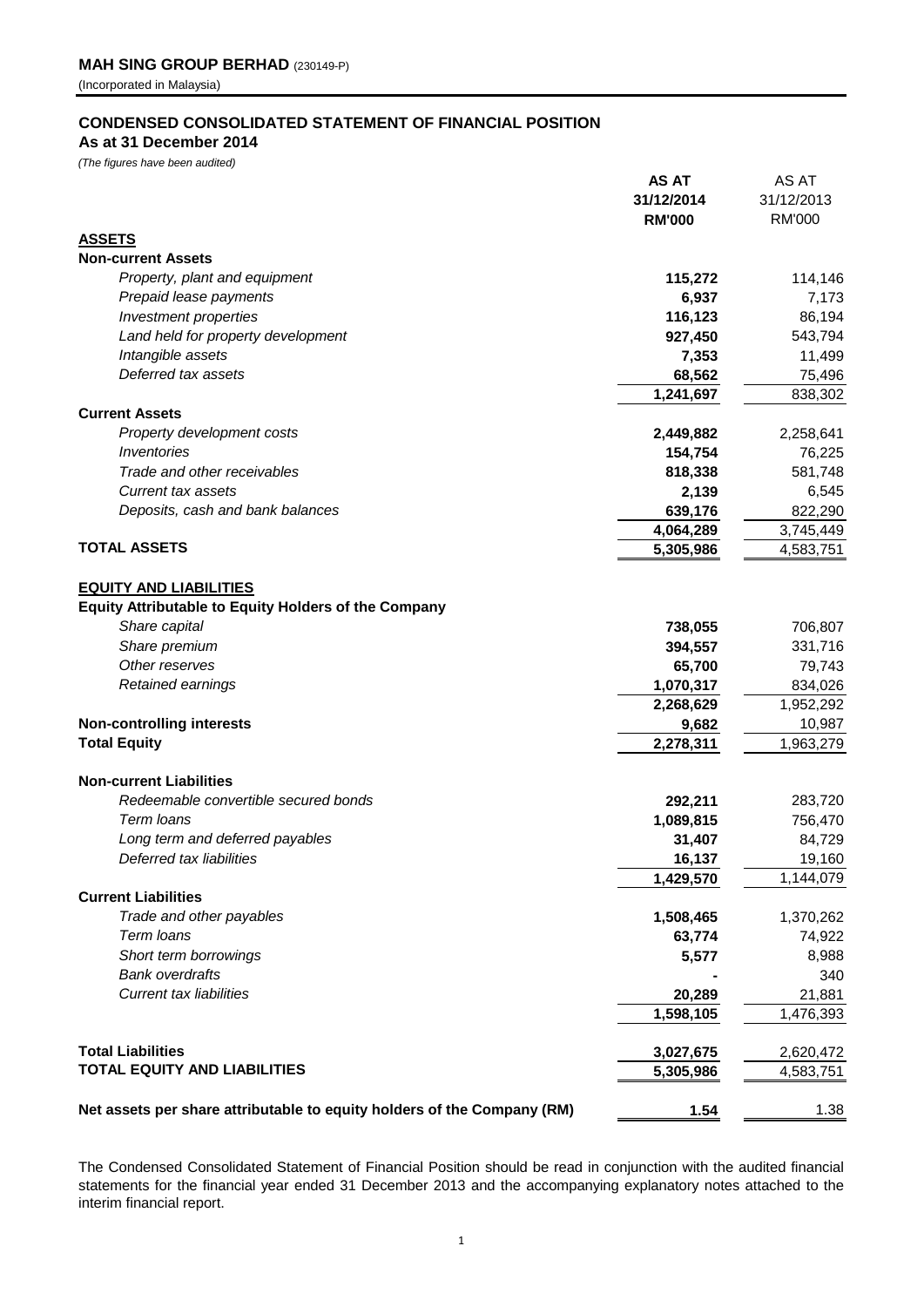# **CONDENSED CONSOLIDATED STATEMENT OF PROFIT OR LOSS**

**For the financial year ended 31 December 2014**

*(The figures have been audited)*

| 31/12/2014<br><b>RM'000</b><br>843,951 | 31/12/2013<br><b>RM'000</b>                               | 31/12/2014<br><b>RM'000</b> | 31/12/2013<br><b>RM'000</b> |
|----------------------------------------|-----------------------------------------------------------|-----------------------------|-----------------------------|
|                                        |                                                           |                             |                             |
|                                        |                                                           |                             |                             |
|                                        | 570,207                                                   | 2,904,723                   | 2,005,596                   |
| (621, 194)                             | (406, 757)                                                | (2, 122, 164)               | (1,396,936)                 |
|                                        | 163,450                                                   | 782,559                     | 608,660                     |
| 3,973                                  | 345                                                       | 11,878                      | 24,387                      |
|                                        | (40,095)                                                  | (181, 912)                  | (122, 771)                  |
|                                        | (33, 599)                                                 | (159, 076)                  | (136, 424)                  |
|                                        |                                                           |                             | (5, 104)                    |
| 2,070                                  | 2,044                                                     | 6,227                       | 6,013                       |
| (1, 855)                               | (1,000)                                                   | (4, 664)                    | (3,257)                     |
|                                        | 91,145                                                    | 455,012                     | 371,504                     |
|                                        | (21, 371)                                                 | (117, 349)                  | (92, 243)                   |
| 83,442                                 | 69,774                                                    | 337,663                     | 279,261                     |
|                                        |                                                           |                             |                             |
| 84,548                                 | 70,698                                                    | 339,249                     | 280,616                     |
| (1, 106)                               | (924)                                                     | (1,586)                     | (1, 355)                    |
| 83,442                                 | 69,774                                                    | 337,663                     | 279,261                     |
|                                        | 222,757<br>(71, 466)<br>(41, 343)<br>114,136<br>(30, 694) |                             |                             |

Earnings per share attributable to equity holders of the Company:

| - Basic (sen)   | Note B <sub>13</sub> | 5.73 | 5.09 | 23.45 | 21.52 |
|-----------------|----------------------|------|------|-------|-------|
|                 |                      |      |      |       |       |
| - Diluted (sen) | Note B <sub>13</sub> | 5.43 | 4.35 | 22.17 | 19.85 |

The Condensed Consolidated Statement of Profit or Loss should be read in conjunction with the audited financial statements for the financial year ended 31 December 2013 and the accompanying explanatory notes attached to the interim financial report.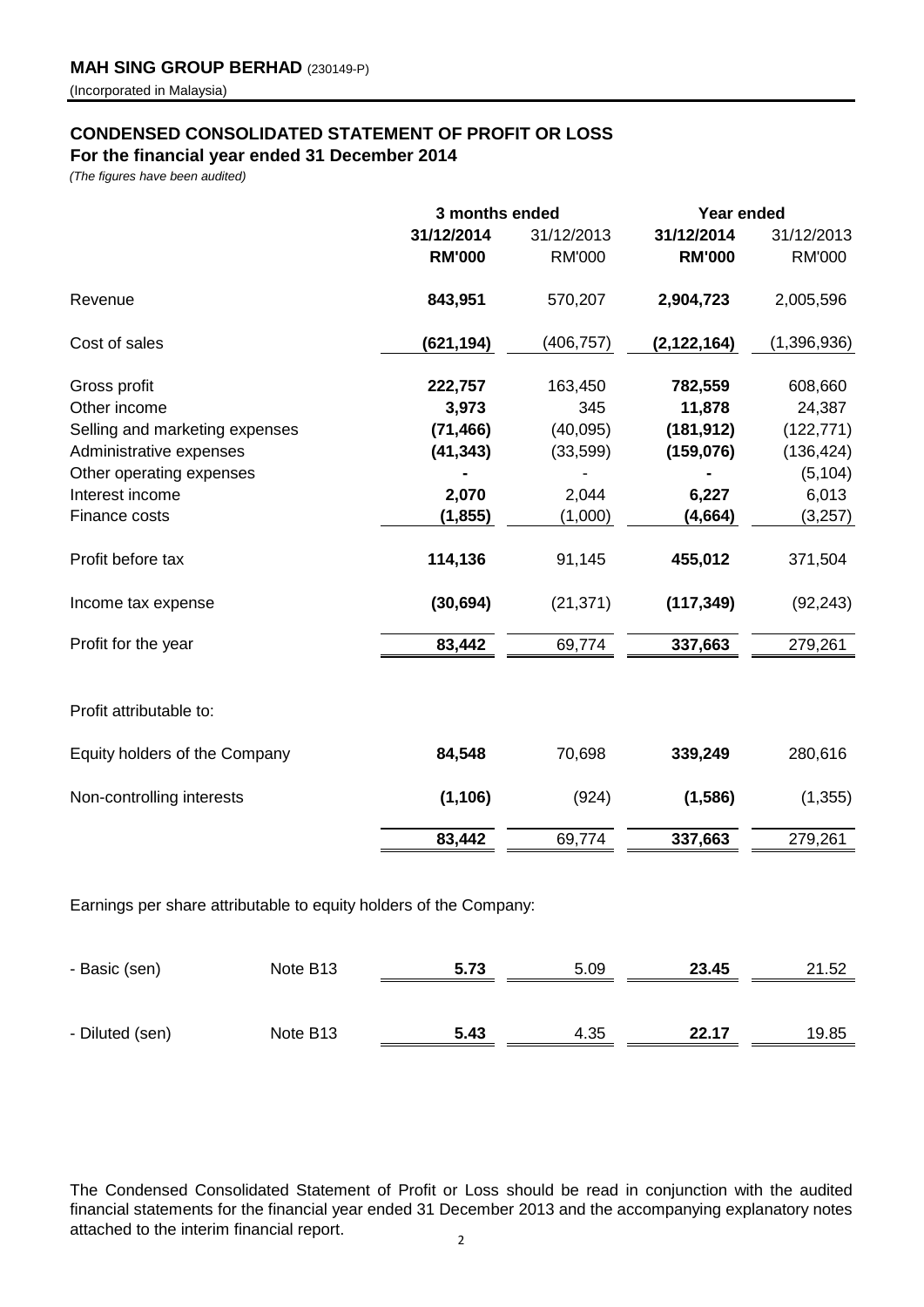# **CONDENSED CONSOLIDATED STATEMENT OF PROFIT OR LOSS AND OTHER COMPREHENSIVE INCOME For the financial year ended 31 December 2014**

*(The figures have been audited)*

|                                                                   | 3 months ended              |                             | Year ended                  |                             |
|-------------------------------------------------------------------|-----------------------------|-----------------------------|-----------------------------|-----------------------------|
|                                                                   | 31/12/2014<br><b>RM'000</b> | 31/12/2013<br><b>RM'000</b> | 31/12/2014<br><b>RM'000</b> | 31/12/2013<br><b>RM'000</b> |
| Profit for the year                                               | 83,442                      | 69,774                      | 337,663                     | 279,261                     |
| Other comprehensive income                                        |                             |                             |                             |                             |
| Item that may be reclassified subsequently<br>to profit or loss:  |                             |                             |                             |                             |
| Foreign currency translation difference<br>for foreign operations | 1,342                       | 93                          | 799                         | 2,126                       |
| Other comprehensive income for the year                           | 1,342                       | 93                          | 799                         | 2,126                       |
| Total comprehensive income for the year                           | 84,784                      | 69,867                      | 338,462                     | 281,387                     |
| Total comprehensive income attributable to:                       |                             |                             |                             |                             |
| Equity holders of the Company                                     | 85,454                      | 70,760                      | 339,767                     | 282,072                     |
| Non-controlling interests                                         | (670)                       | (893)                       | (1, 305)                    | (685)                       |
|                                                                   | 84,784                      | 69,867                      | 338,462                     | 281,387                     |

The Condensed Consolidated Statement of Profit or Loss and Other Comprehensive Income should be read in conjunction with the audited financial statements for the financial year ended 31 December 2013 and the accompanying explanatory notes attached to the interim financial report.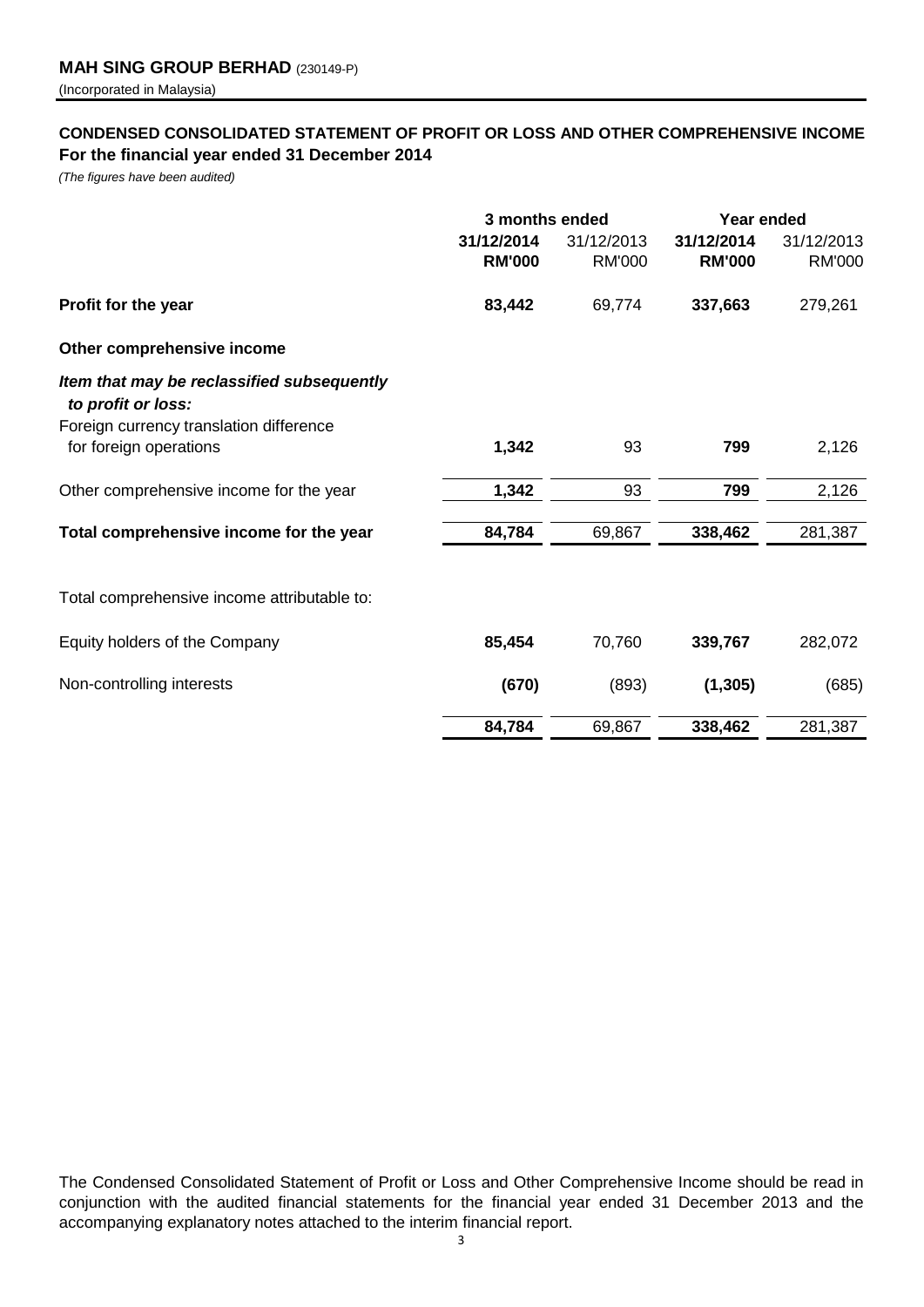#### **CONDENSED CONSOLIDATED STATEMENT OF CHANGES IN EQUITY**

#### **For the financial year ended 31 December 2014**

*(The figures have been audited)*

|                                                         | Attributable to equity holders of the Company |                          |                       |               |               |                          |                      |               |                          |                |
|---------------------------------------------------------|-----------------------------------------------|--------------------------|-----------------------|---------------|---------------|--------------------------|----------------------|---------------|--------------------------|----------------|
|                                                         |                                               | <b>Non-Distributable</b> |                       |               |               |                          | <b>Distributable</b> |               |                          |                |
|                                                         |                                               |                          | <b>Equity-settled</b> |               | Exchange      |                          |                      |               | Non-                     |                |
|                                                         | Share                                         | Share                    | employees             | Warrants      | fluctuation   | Other                    | Retained             |               | controlling              | Total          |
| Year ended 31 December 2014                             | capital                                       | premium                  | benefit reserve       | reserve       | reserve       | reserve                  | earnings             | Total         | interests                | <b>Equity</b>  |
|                                                         | <b>RM'000</b>                                 | <b>RM'000</b>            | <b>RM'000</b>         | <b>RM'000</b> | <b>RM'000</b> | <b>RM'000</b>            | <b>RM'000</b>        | <b>RM'000</b> | <b>RM'000</b>            | <b>RM'000</b>  |
| <b>Balance at 1/1/2014</b>                              | 706,807                                       | 331,716                  | 11,423                | 46,589        | 4,602         | 17,129                   | 834,026              | 1,952,292     | 10,987                   | 1,963,279      |
| Amount recognised directly in equity:                   |                                               |                          |                       |               |               |                          |                      |               |                          |                |
| Profit for the year                                     | $\blacksquare$                                |                          |                       |               |               |                          | 339,249              | 339,249       | (1,586)                  | 337,663        |
| Other comprehensive income                              | $\blacksquare$                                |                          |                       |               | 518           |                          |                      | 518           | 281                      | 799            |
| Total comprehensive income for the year                 |                                               |                          |                       |               | 518           | $\overline{\phantom{a}}$ | 339,249              | 339,767       | (1, 305)                 | 338,462        |
| Dividends for the financial year ended 31 December 2013 | $\blacksquare$                                |                          |                       |               |               | $\blacksquare$           | (118,057)            | (118,057)     | $\overline{\phantom{a}}$ | (118, 057)     |
| Issuance of ordinary shares pursuant to:                |                                               |                          |                       |               |               |                          |                      |               |                          |                |
| <b>ESOS exercised</b>                                   | 26,293                                        | 45,037                   | (14, 514)             |               |               | $\overline{\phantom{a}}$ | 14,514               | 71,330        | $\overline{\phantom{a}}$ | 71,330         |
| - Warrants exercised                                    | 4,955                                         | 17,804                   |                       | (3, 138)      | $\sim$        | $\overline{\phantom{a}}$ |                      | 19,621        | $\blacksquare$           | 19,621         |
| <b>ESOS lapsed during the year</b>                      | $\,$                                          | ۰                        | (585)                 |               |               | $\,$                     | 585                  |               | $\blacksquare$           | $\blacksquare$ |
| Recognition of share-based payment                      | $\blacksquare$                                | $\blacksquare$           | 3,676                 |               |               |                          | $\blacksquare$       | 3,676         | $\blacksquare$           | 3,676          |
| Balance at 31/12/2014                                   | 738,055                                       | 394,557                  |                       | 43,451        | 5,120         | 17,129                   | 1,070,317            | 2,268,629     | 9,682                    | 2,278,311      |

|                                                                                                     | Attributable to equity holders of the Company |                          |                                  |                          |                         |                          |                           |                          |                            |                         |
|-----------------------------------------------------------------------------------------------------|-----------------------------------------------|--------------------------|----------------------------------|--------------------------|-------------------------|--------------------------|---------------------------|--------------------------|----------------------------|-------------------------|
|                                                                                                     |                                               | Non-Distributable        |                                  |                          |                         |                          | Distributable             |                          |                            |                         |
|                                                                                                     | Share                                         | Share                    | Equity-settled<br>employees      | Warrants                 | Exchange<br>fluctuation | Other                    | Retained                  |                          | Non-<br>controlling        | Total                   |
| Year ended 31 December 2013                                                                         | capital<br>RM'000                             | premium<br><b>RM'000</b> | benefit reserve<br><b>RM'000</b> | reserve<br><b>RM'000</b> | reserve<br>RM'000       | reserve<br><b>RM'000</b> | earnings<br><b>RM'000</b> | Total<br>RM'000          | interests<br><b>RM'000</b> | Equity<br><b>RM'000</b> |
| Balance at 1/1/2013                                                                                 | 419,934                                       | 140,287                  | 10,614                           | $\sim$                   | 3,146                   | 17,129                   | 653,787                   | 1,244,897                | 10,104                     | 1,255,001               |
| Amount recognised directly in equity:<br>Profit for the year                                        |                                               |                          |                                  |                          |                         |                          | 280,616                   | 280,616                  | (1, 355)                   | 279,261                 |
| Other comprehensive income                                                                          |                                               |                          | $\overline{\phantom{a}}$         |                          | .456                    |                          |                           | 1,456                    | 670                        | 2,126                   |
| Total comprehensive income for the year                                                             |                                               |                          | $\overline{\phantom{a}}$         | $\sim$                   | 1,456                   | $\overline{a}$           | 280,616                   | 282,072                  | (685)                      | 281,387                 |
| Dividends for the financial year ended 31 December 2012<br>Issuance of ordinary shares pursuant to: |                                               |                          |                                  |                          |                         | $\overline{a}$           | (104, 075)                | (104, 075)               |                            | (104, 075)              |
| - Bonus issue                                                                                       | 113,101                                       | (113, 101)               |                                  |                          |                         |                          |                           |                          |                            |                         |
| - ESOS exercised                                                                                    | 6,493                                         | 12,643                   | (3,312)                          |                          | $\sim$                  | $\overline{\phantom{a}}$ | 3,312                     | 19,136                   | $\overline{\phantom{a}}$   | 19,136                  |
| - Rights Issue                                                                                      | 140,050                                       | 193,829                  | $\sim$                           | 63,863                   | $\sim$                  |                          | $\overline{\phantom{a}}$  | 397,742                  | $\overline{\phantom{a}}$   | 397,742                 |
| - Warrants exercised                                                                                | 27,229                                        | 98,058                   | $\overline{\phantom{a}}$         | (17, 274)                | $\sim$                  |                          |                           | 108,013                  | $\overline{\phantom{a}}$   | 108,013                 |
| ESOS lapsed during the year                                                                         | $\sim$                                        |                          | (386)                            | $\overline{a}$           | $\sim$                  | $\overline{\phantom{a}}$ | 386                       |                          |                            |                         |
| Recognition of share-based payment                                                                  |                                               |                          | 4,507                            |                          | $\overline{a}$          |                          | $\sim$                    | 4,507                    |                            | 4,507                   |
| Ordinary shares issued to non-controlling interests by a subsidiary company                         |                                               |                          |                                  |                          |                         |                          |                           | $\overline{\phantom{a}}$ | 1,568                      | 1,568                   |
| Balance at 31/12/2013                                                                               | 706,807                                       | 331,716                  | 11,423                           | 46,589                   | 4,602                   | 17,129                   | 834,026                   | 1,952,292                | 10,987                     | 1,963,279               |

The Condensed Consolidated Statement of Changes in Equity should be read in conjunction with the audited financial statements for the financial year ended 31 December 2013 and the accompanying explanatory notes attached to interim financial report.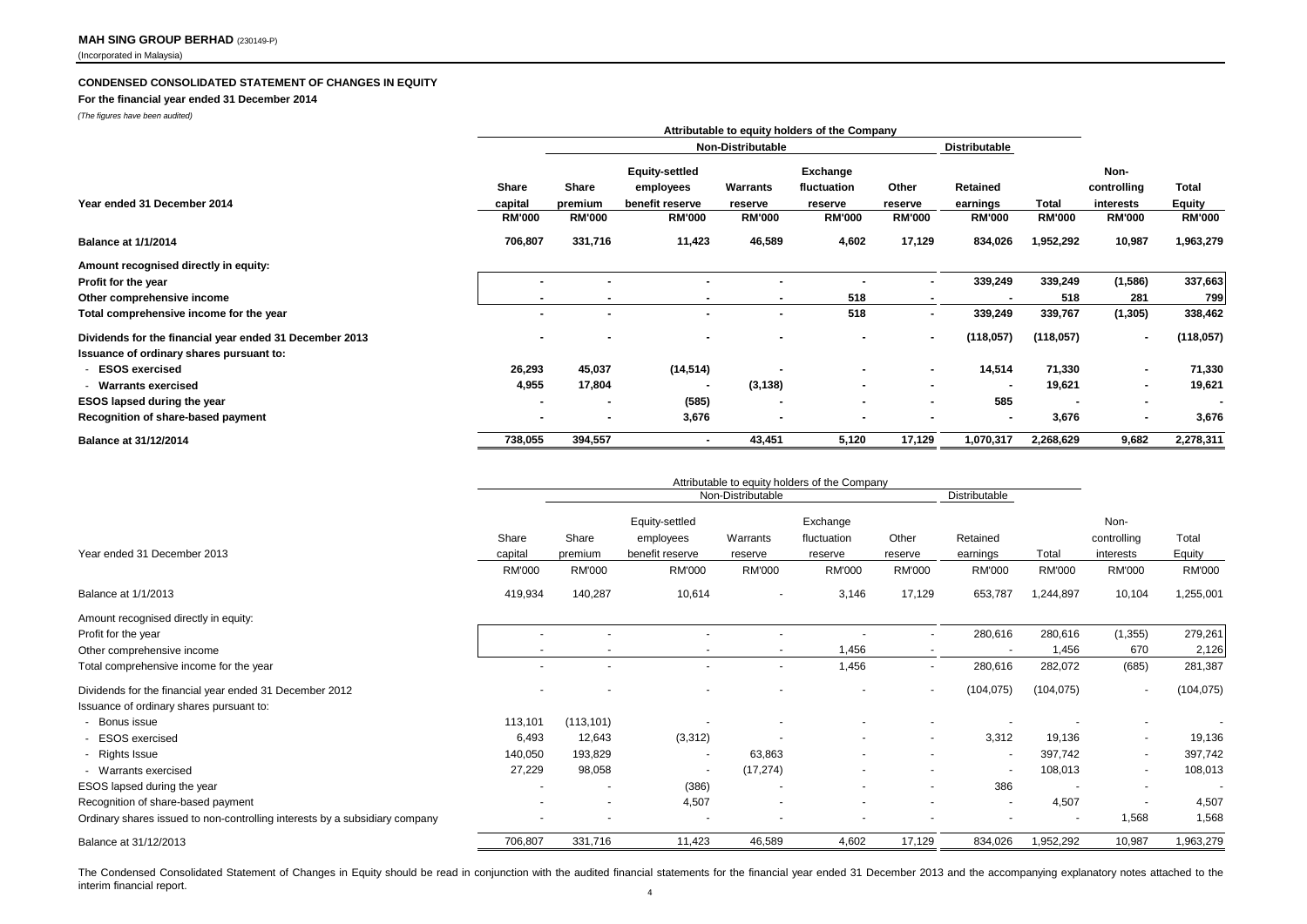# **CONDENSED CONSOLIDATED STATEMENT OF CASH FLOW For the financial year ended 31 December 2014**

*(The figures have been audited)*

|                                                              | 12 months     | 12 months     |
|--------------------------------------------------------------|---------------|---------------|
|                                                              | ended         | ended         |
|                                                              | 31/12/2014    | 31/12/2013    |
|                                                              | <b>RM'000</b> | <b>RM'000</b> |
| <b>Operating Activities</b>                                  |               |               |
| Profit before tax                                            | 455,012       | 371,504       |
| Adjustments for:                                             |               |               |
| Non-cash items                                               | 18,184        | 22,126        |
| Non-operating items                                          | 26,482        | 12,979        |
| Operating profit before changes in working capital           | 499,678       | 406,609       |
| Net change in property development costs                     | (213, 685)    | (97, 679)     |
| Net change in inventories                                    | 17,430        | (36, 239)     |
| Net change in receivables                                    | (129, 581)    | (145, 550)    |
| Net change in payables                                       | 285,422       | 198,571       |
| Cash generated from operations                               | 459,264       | 325,712       |
| Interest received                                            | 16,680        | 17,451        |
| Interest paid                                                | (49, 282)     | (42, 210)     |
| Net tax paid                                                 | (110, 549)    | (123, 126)    |
| Net cash generated from operating activities                 | 316,113       | 177,827       |
|                                                              |               |               |
| <b>Investing Activities</b>                                  |               |               |
| Additions to property, plant and equipment                   | (16, 352)     | (23, 757)     |
| Additions to investment properties                           | (28, 520)     | (13, 592)     |
| Additions to land held for property development              | (104, 404)    | (81,998)      |
| Acquisition of land                                          | (632, 244)    | (441, 635)    |
| Proceeds from disposal of property, plant and equipment      | 5,602         | 1,344         |
| Net cash used in investing activities                        | (775, 918)    | (559, 638)    |
| <b>Financing Activities</b>                                  |               |               |
| Dividends paid to shareholders of the Company                | (118, 057)    | (104, 075)    |
| Net proceeds from borrowings                                 | 314,634       | 207,414       |
| Net (placement)/withdrawal of deposits with licensed         |               |               |
| banks as collateral/Escrow Account                           | (11, 716)     | 31,538        |
| Payment for corporate exercise expenses                      |               | (4, 431)      |
| Payment of bonds coupon                                      | (10, 563)     | (10, 563)     |
| Proceeds from issuance of ordinary shares by a subsidiary    |               |               |
| company to non-controlling interests                         |               | 1,568         |
| Proceeds from ESOS exercised                                 | 71,330        | 19,136        |
| Proceeds from Rights Issue                                   |               | 397,742       |
| Proceeds from warrants exercised                             | 19,621        | 108,013       |
| Net cash generated from financing activities                 | 265,249       | 646,342       |
|                                                              |               |               |
| Net changes in cash and cash equivalents                     | (194, 556)    | 264,531       |
| Effect of exchange rate changes                              | 65            | 16            |
| Cash and cash equivalents at beginning of the financial year | 808,321       | 543,774       |
| Cash and cash equivalents at end of the financial year       | 613,830       | 808,321       |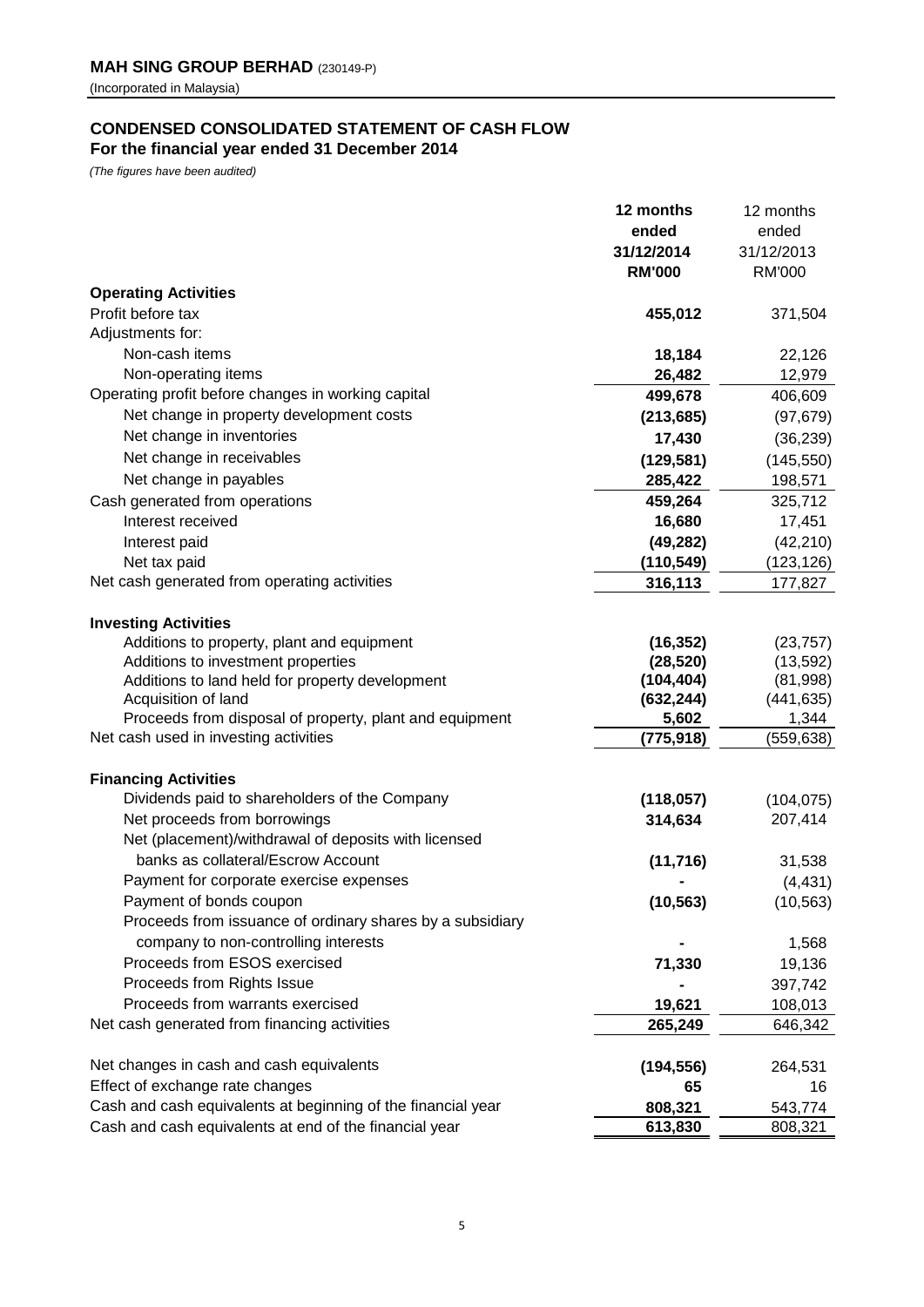# **CONDENSED CONSOLIDATED STATEMENT OF CASH FLOW For the financial year ended 31 December 2014 (cont'd)**

*(The figures have been audited)*

Cash and cash equivalents at the end of the financial year comprise the followings:

|                                      | 12 months<br>ended          | 12 months<br>ended   |
|--------------------------------------|-----------------------------|----------------------|
|                                      | 31/12/2014<br><b>RM'000</b> | 31/12/2013<br>RM'000 |
| Deposits with licensed banks         | 80,942                      | 95,012               |
| Investments in short term funds      | 79,051                      | 351,720              |
| Cash and bank balances               | 479.183                     | 375,558              |
| <b>Bank overdrafts</b>               |                             | (340)                |
|                                      | 639,176                     | 821,950              |
| Less: Deposits pledged as collateral | (24, 428)                   | (11, 648)            |
| Less: Deposits in Escrow Account     | (918)                       | (1,981)              |
|                                      | 613,830                     | 808,321              |

The Condensed Consolidated Statement of Cash Flow should be read in conjunction with the audited financial statements for the financial year ended 31 December 2013 and the accompanying explanatory notes attached to the interim financial report.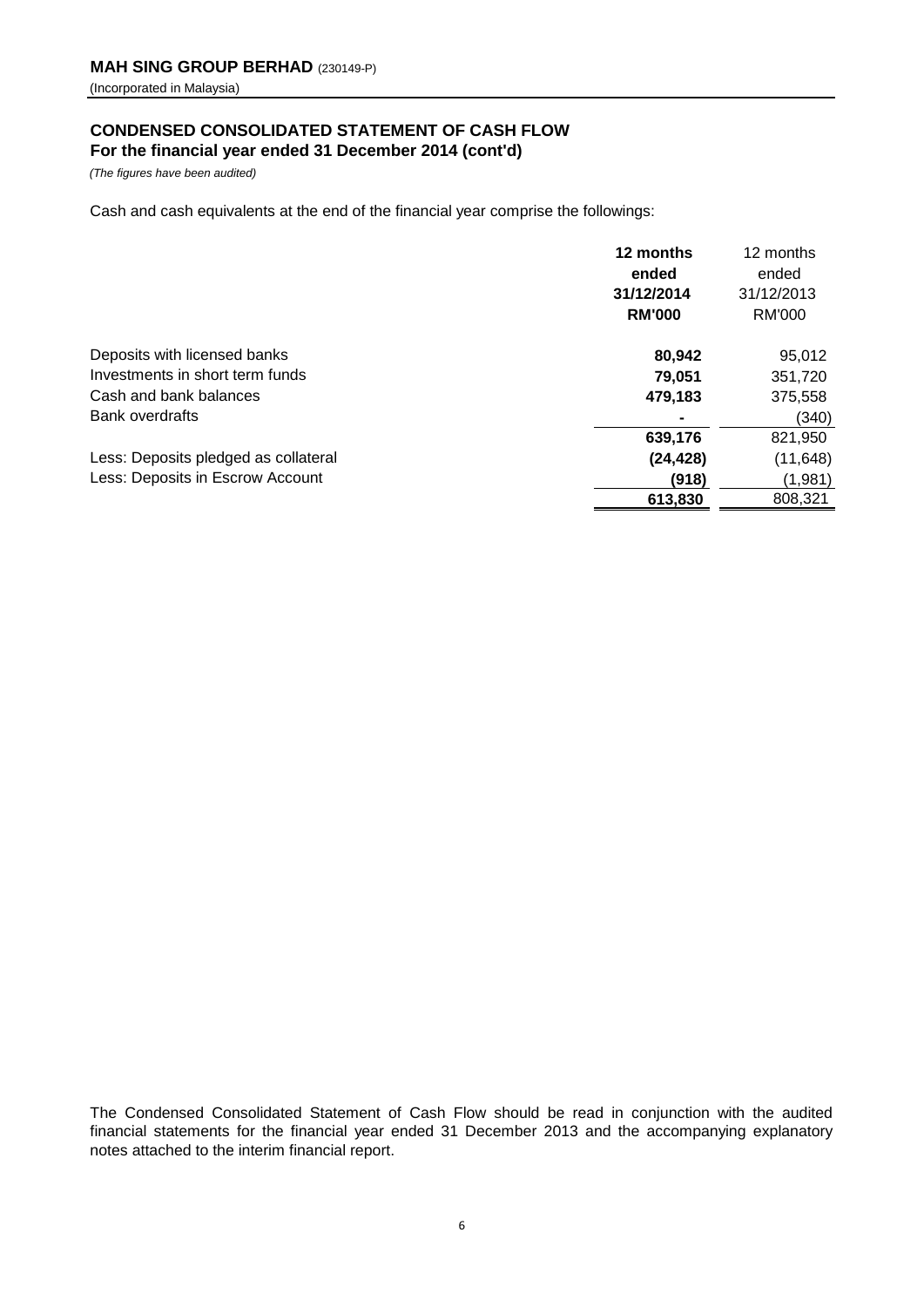# **A Explanatory Notes**

#### **A1 Basis of Preparation**

The interim financial report has been prepared in accordance with Financial Reporting Standard ("FRS") No. 134 : Interim Financial Reporting and applicable disclosure provisions of the Listing Requirements of Bursa Malaysia Securities Berhad ("Bursa Securities").

The interim financial report should be read in conjunction with the Group's audited financial statements for the financial year ended 31 December 2013. The explanatory notes attached to the interim financial report provide an explanation of events and transactions that are significant to an understanding of the changes in the financial position and performance of the Group since the financial year ended 31 December 2013.

The significant accounting policies and methods of computation adopted for the interim financial report are consistent with those adopted for the audited financial statements for the financial year ended 31 December 2013 save for the adoption of the followings:

| <b>FRS 10</b>        | Consolidated Financial Statements (Amendments relating to Investment<br>Entities)                                                           |
|----------------------|---------------------------------------------------------------------------------------------------------------------------------------------|
| <b>FRS 12</b>        | Disclosure of Interests in Other Entities (Amendments relating to<br><b>Investment Entities)</b>                                            |
| <b>FRS 127</b>       | Separate Financial Statements (Amendments relating to Investment<br>Entities)                                                               |
| <b>FRS 132</b>       | Financial Instruments: Presentation (Amendments relating to Offsetting<br>Financial Assets and Financial Liabilities)                       |
| <b>FRS 136</b>       | Impairment of Assets (Amendments relating to Recoverable Amount<br>Disclosures for Non-Financial Assets)                                    |
| <b>FRS 139</b>       | Financial Instruments: Recognition and Measurement (Amendments<br>relating to Novation of Derivatives and Continuation of Hedge Accounting) |
| IC Interpretation 21 | Levies                                                                                                                                      |

The adoption of these new and revised FRSs and IC Interpretations did not result in significant changes in the accounting policies of the Group and has no significant effect on the financial performance or position of the Group.

# **Malaysian Financial Reporting Standard ("MFRS Framework")**

On 19 November 2011, the Malaysian Accounting Standards Board ("MASB") issued a new MASB approved accounting framework, the Malaysian Financial Reporting Standards Framework ("MFRS Framework"), a fully-IFRS compliant framework. Entities other than private entities shall apply the MFRS Framework for annual periods beginning on or after 1 January 2012, with the exception of Transitioning Entities.

Transitioning Entities, being entities within the scope of MFRS 141 *Agriculture* and/or IC Interpretation 15: *Agreements for the Construction of Real Estate* , including its parents, significant investors and venturers were given a transitional period of two years, which allowed these entities an option to continue with the FRS Framework. Following the announcement by the MASB on 7 August 2013, the transitional period for Transitioning Entities has been extended for an additional year.

On 2 September 2014, the MASB announced that entities other than private entities and private entities that have in the alternative chosen to apply the FRS Framework shall comply with the MFRS Framework latest by 1 January 2017.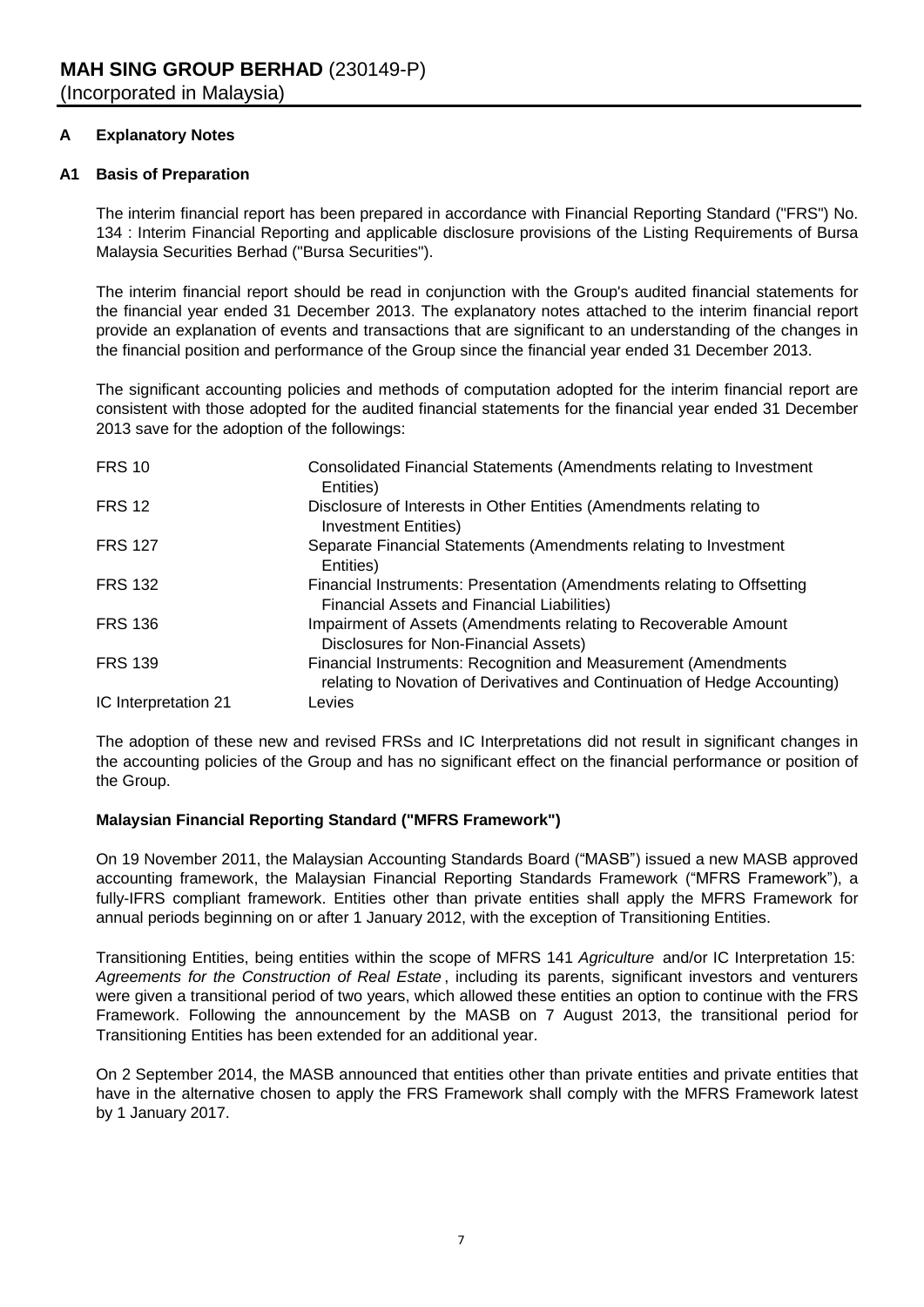#### **A1 Basis of Preparation (continued)**

#### **Malaysian Financial Reporting Standard ("MFRS Framework") (continued)**

The Group falls within the scope definition of Transitioning Entities and has availed itself of this transitional arrangement and will continue to apply FRSs in the preparation of its financial statements. Accordingly, the Group will be required to apply MFRS 1 *First-time adoption of Malaysian Financial Reporting Standards* in their financial statements for the financial year ending 31 December 2017, being the first set of financial statements prepared in accordance with new MFRS Framework.

The Group is currently assessing the impact of adoption of MFRS 1, including identification of the differences in existing accounting policies as compared to the new MFRSs and the use of optional exemptions as provided for in MFRS 1. At the date of authorisation for issue of this interim financial report, accounting policy decisions or elections have not been finalised. Thus, the impact of adopting the new MFRS Framework on the Group's first set of financial statements prepared in accordance with the MFRS Framework cannot be determined and estimated reliably until the process is complete.

#### **A2 Seasonal or cyclical factors**

The operations of the Group were not significantly affected by any seasonal or cyclical factors during the financial year under review.

#### **A3 Unusual items affecting assets, liabilities, equity, net income or cash flows**

There were no unusual items affecting the assets, liabilities, equity, net income or cash flows of the Group for the financial year under review.

#### **A4 Changes in estimates**

There were no material changes in estimates for the financial year under review.

#### **A5 Debt and equity securities**

During the financial year ended 31 December 2014, the Company increased its issued and paid up ordinary share capital from RM706,806,627 to RM738,054,727 by way of:

- a) issuance of 52,586,618 new ordinary shares of RM0.50 each pursuant to the exercise of employees share options; and
- b) issuance of 9,909,583 new ordinary shares of RM0.50 each pursuant to the exercise of warrants.

Save for the above, there were no issuance and repayment of debt and equity securities, share buybacks, share cancellations, share held as treasury shares and resale of treasury shares during the financial year under review.

#### **A6 Dividends paid**

On 25 September 2014, the Company paid a first and final single-tier dividend of 8.0 sen per ordinary share of RM0.50 each amounted to RM118,056,509 in respect of the financial year ended 31 December 2013.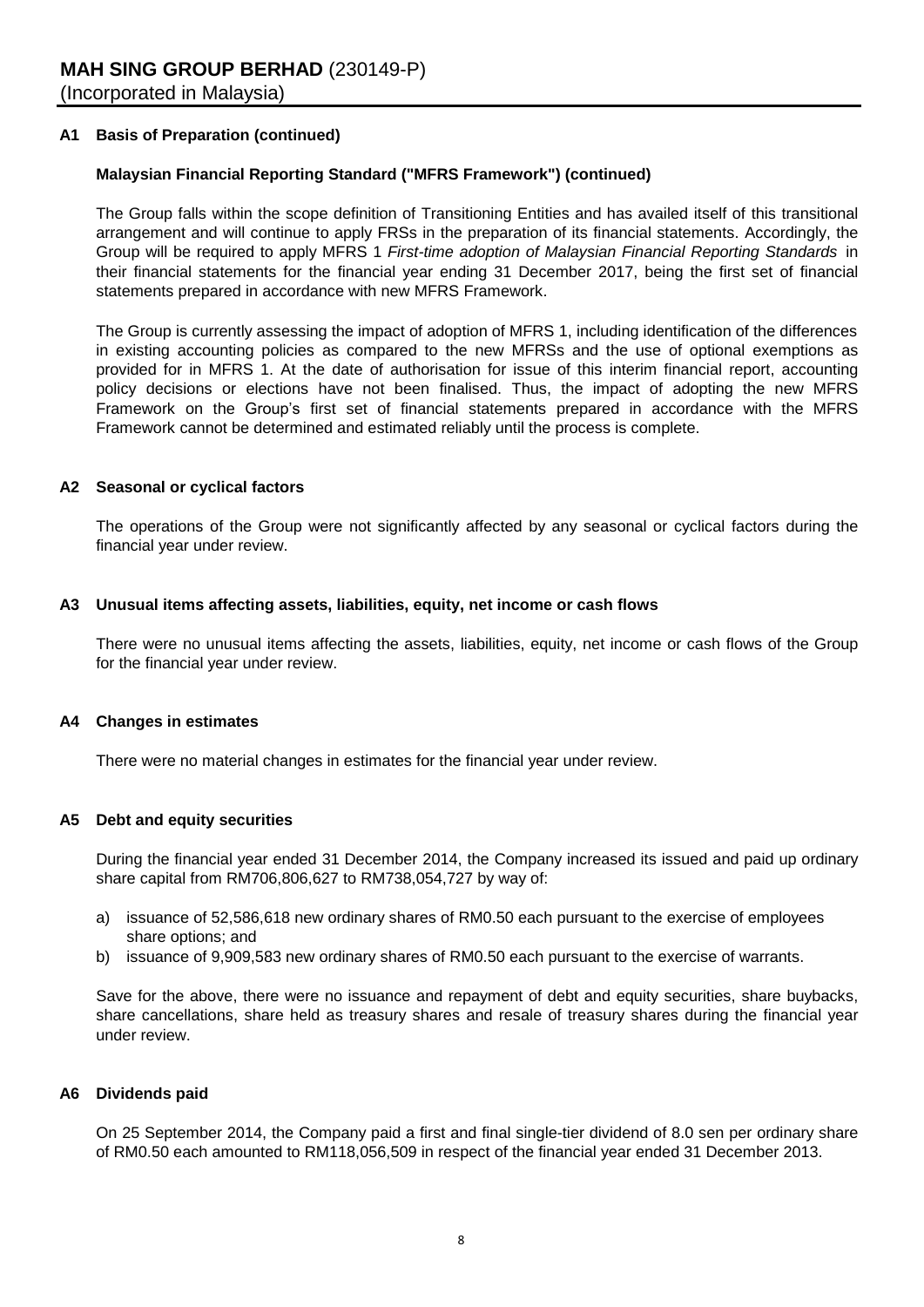# **A7 Segment reporting**

**Year ended 31 December 2014**

|                                             | <b>Investment</b><br><b>Holding</b> |                                  |                           |            |                                                  |  |  |
|---------------------------------------------|-------------------------------------|----------------------------------|---------------------------|------------|--------------------------------------------------|--|--|
|                                             | <b>Properties</b><br><b>RM'000</b>  | <b>Plastics</b><br><b>RM'000</b> | & Others<br><b>RM'000</b> |            | <b>Elimination Consolidated</b><br><b>RM'000</b> |  |  |
| <b>REVENUE</b>                              |                                     |                                  |                           |            |                                                  |  |  |
| <b>External revenue</b>                     | 2,605,849                           | 240,897                          | 57,977                    |            | 2,904,723                                        |  |  |
| Inter-segment                               |                                     | 10                               | 194,319                   | (194,329)  |                                                  |  |  |
|                                             | 2,605,849                           | 240,907                          | 252,296                   | (194, 329) | 2,904,723                                        |  |  |
| <b>RESULTS</b>                              |                                     |                                  |                           |            |                                                  |  |  |
| <b>Operating profit</b>                     | 432,452                             | 12,649                           | 8,348                     |            | 453,449                                          |  |  |
| <b>Interest income</b>                      | 6,169                               | 57                               | 1                         |            | 6,227                                            |  |  |
| <b>Finance costs</b>                        | (2, 187)                            | (1, 865)                         | (612)                     |            | (4, 664)                                         |  |  |
| <b>Profit before tax</b>                    | 436,434                             | 10,841                           | 7,737                     |            | 455,012                                          |  |  |
| Income tax expense                          |                                     |                                  |                           |            | (117, 349)                                       |  |  |
| Profit for the year                         |                                     |                                  |                           |            | 337,663                                          |  |  |
| <b>OTHER INFORMATION</b>                    |                                     |                                  |                           |            |                                                  |  |  |
| <b>Capital expenditure</b>                  | 3,960                               | 17,939                           | 348                       |            | 22,247                                           |  |  |
| <b>Depreciation and amortisation</b>        | 4,763                               | 12,059                           | 320                       |            | 17,142                                           |  |  |
| <b>ASSETS AND LIABILITIES</b>               |                                     |                                  |                           |            |                                                  |  |  |
| <b>Segment assets</b>                       | 4,905,040                           | 177,493                          | 152,752                   |            | 5,235,285                                        |  |  |
| <b>Current and deferred tax assets</b>      |                                     |                                  |                           |            | 70,701                                           |  |  |
| <b>Total assets</b>                         |                                     |                                  |                           |            | 5,305,986                                        |  |  |
|                                             |                                     |                                  |                           |            |                                                  |  |  |
| <b>Segment liabilities</b>                  | 2,613,625                           | 56,235                           | 321,389                   |            | 2,991,249                                        |  |  |
| <b>Current and deferred tax liabilities</b> |                                     |                                  |                           |            | 36,426                                           |  |  |
| <b>Total liabilities</b>                    |                                     |                                  |                           |            | 3,027,675                                        |  |  |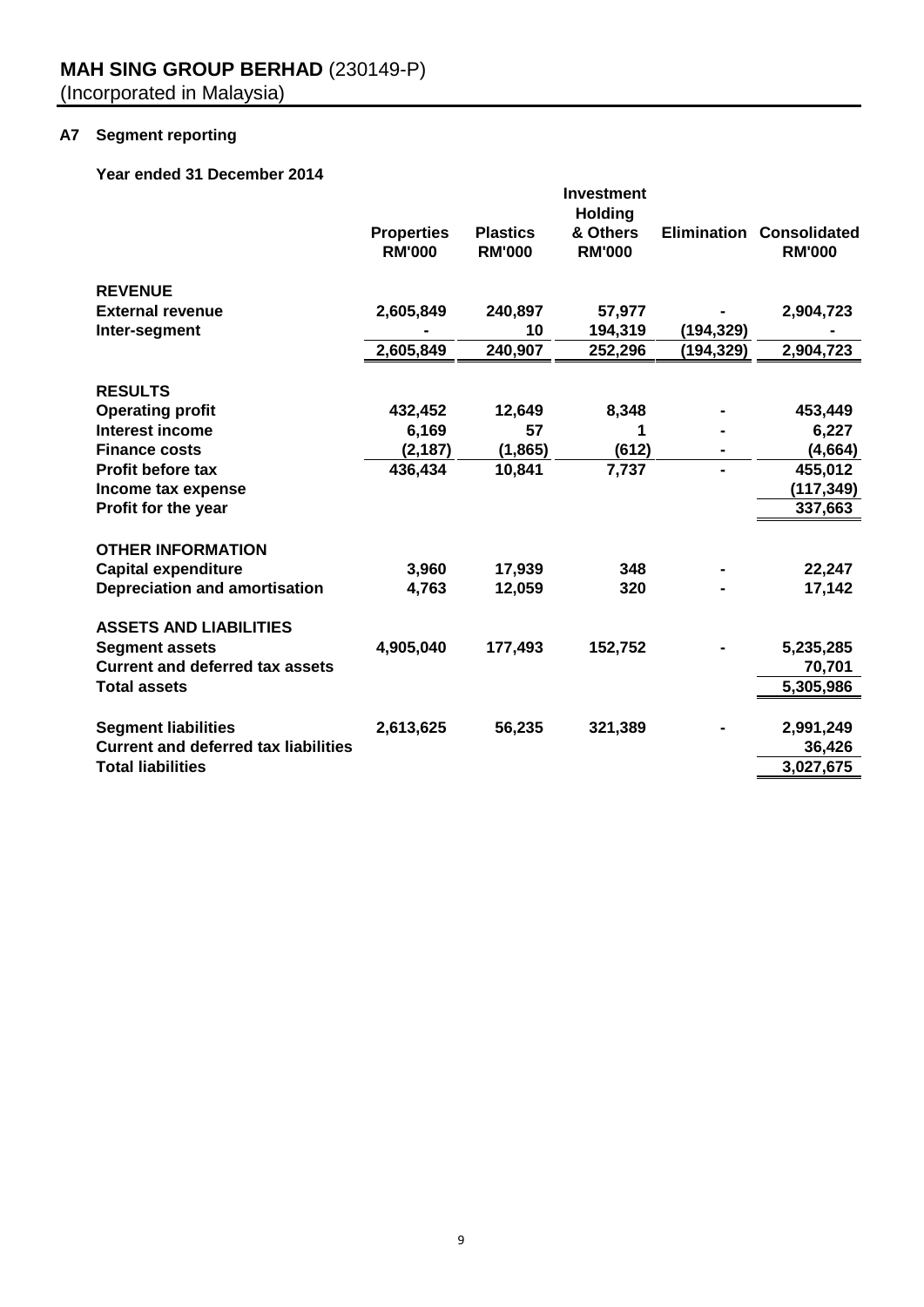# **A7 Segment reporting (continued)**

Year ended 31 December 2013

|                                      |                             |                                  | Investment<br>Holding     |                              |                               |
|--------------------------------------|-----------------------------|----------------------------------|---------------------------|------------------------------|-------------------------------|
|                                      | Properties<br><b>RM'000</b> | <b>Plastics</b><br><b>RM'000</b> | & Others<br><b>RM'000</b> | Elimination<br><b>RM'000</b> | Consolidated<br><b>RM'000</b> |
|                                      |                             |                                  |                           |                              |                               |
| <b>REVENUE</b>                       |                             |                                  |                           |                              |                               |
| External revenue                     | 1,721,968                   | 235,444                          | 48,184                    |                              | 2,005,596                     |
| Inter-segment                        |                             |                                  | 174,378                   | (174, 378)                   |                               |
|                                      | 1,721,968                   | 235,444                          | 222,562                   | (174, 378)                   | 2,005,596                     |
|                                      |                             |                                  |                           |                              |                               |
| <b>RESULTS</b>                       |                             |                                  |                           |                              |                               |
| Operating profit<br>Interest income  | 346,341                     | 15,106<br>27                     | 7,301                     |                              | 368,748                       |
| Finance costs                        | 5,986<br>(559)              | (2, 210)                         | (488)                     |                              | 6,013<br>(3,257)              |
| Profit before tax                    | 351,768                     | 12,923                           | 6,813                     | ۰                            | 371,504                       |
| Income tax expense                   |                             |                                  |                           |                              | (92, 243)                     |
| Profit for the year                  |                             |                                  |                           |                              | 279,261                       |
|                                      |                             |                                  |                           |                              |                               |
| <b>OTHER INFORMATION</b>             |                             |                                  |                           |                              |                               |
| Capital expenditure                  | 12,049                      | 14,338                           | 561                       |                              | 26,948                        |
| Depreciation and amortisation        | 4,387                       | 11,786                           | 248                       |                              | 16,421                        |
|                                      |                             |                                  |                           |                              |                               |
| <b>ASSETS AND LIABILITIES</b>        |                             |                                  |                           |                              |                               |
| Segment assets                       | 3,884,560                   | 171,982                          | 445,168                   |                              | 4,501,710                     |
| Current and deferred tax assets      |                             |                                  |                           |                              | 82,041                        |
| <b>Total assets</b>                  |                             |                                  |                           |                              | 4,583,751                     |
| Segment liabilities                  | 2,216,798                   | 63,015                           | 299,618                   |                              | 2,579,431                     |
| Current and deferred tax liabilities |                             |                                  |                           |                              | 41,041                        |
| <b>Total liabilities</b>             |                             |                                  |                           |                              | 2,620,472                     |
|                                      |                             |                                  |                           |                              |                               |

### **A8 Material subsequent events**

Save as disclosed in B6, there were no material events subsequent to the reporting date up to 9 February 2015, being the latest practicable date which is not earlier than 7 days from the date of issuance of this Interim Financial Report.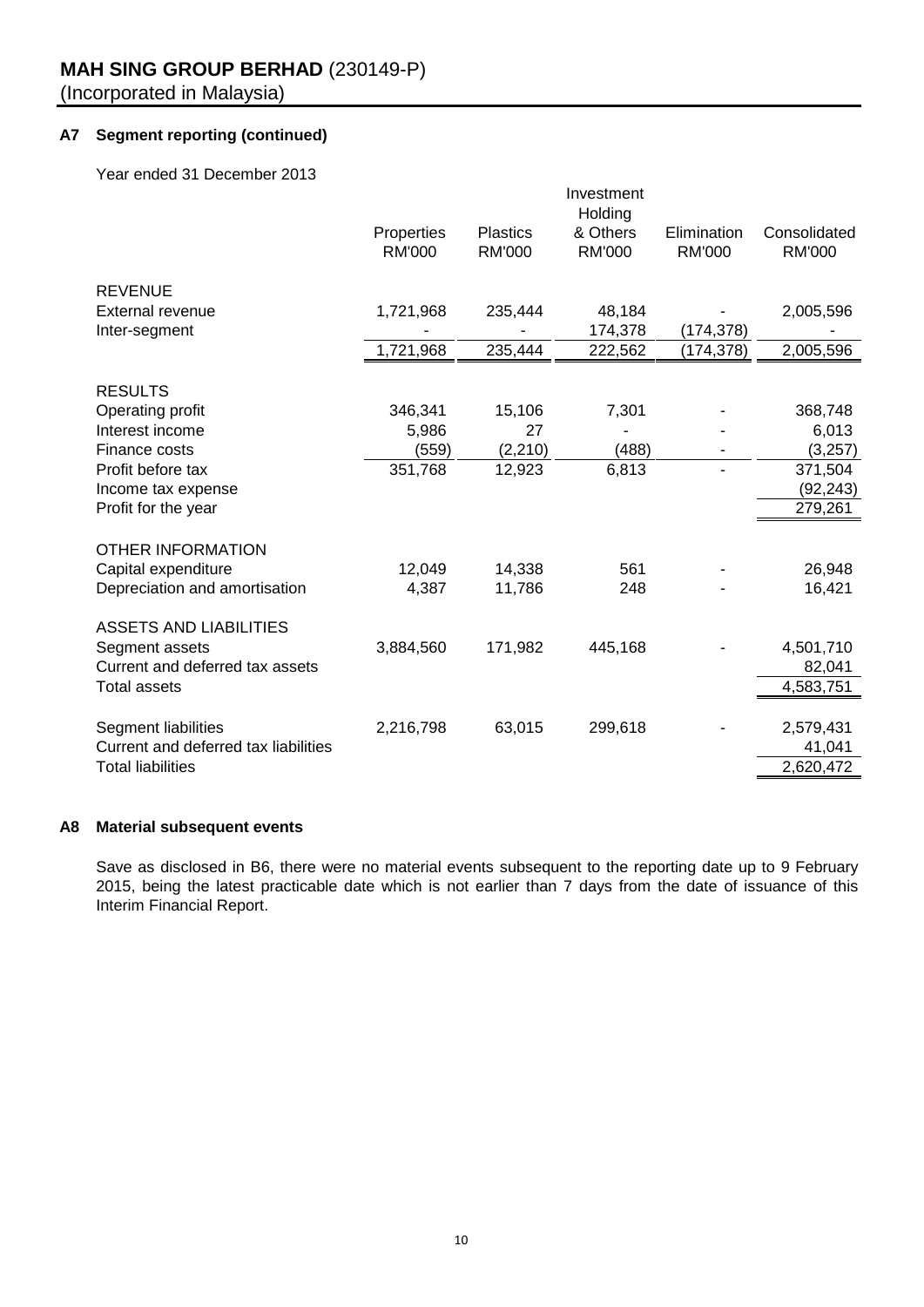#### **A9 Related Party Transactions**

Transactions with Directors of the Company and subsidiary companies and companies in which they have interests:

|      |                                                                                               | 01/1/2014                         |
|------|-----------------------------------------------------------------------------------------------|-----------------------------------|
|      |                                                                                               | to<br>31/12/2014<br><b>RM'000</b> |
| (i)  | Rental paid to a Company in which a Director has interest                                     | 1,472                             |
| (II) | Maintenance services rendered from a Company in which the Directors are family                |                                   |
|      | members of a Director of the Company                                                          | 170                               |
|      | (iii) Professional fees paid to firms in which Directors of subsdiary companies have interest | 5,479                             |
|      | (iv) Sales of development properties to Directors of the Company and/or subsidiary            |                                   |
|      | companies and/or family members                                                               | 3,457                             |
|      | (v) Sales of building materials to a Company in which a Director has interest                 |                                   |

### **A10 Changes in the composition of the Group**

There were no changes in the composition of the Group for the financial year except for the followings:

- 1) On 23 January 2014, the Company acquired the entire issued and paid-up share capital of the following companies for cash consideration of RM2.00 each respectively:
	- a) Enchanting View Development Sdn Bhd, a private limited company incorporated in Malaysia, with an authorised share capital of RM400,000 comprising 400,000 ordinary shares of RM1.00 each, of which 2 ordinary shares of RM1.00 each have been issued and fully paid-up.
	- b) Garden Vista Development Sdn Bhd, a private limited company incorporated in Malaysia, with an authorised share capital of RM400,000 comprising 400,000 ordinary shares of RM1.00 each, of which 2 ordinary shares of RM1.00 each have been issued and fully paid-up.
- 2) On 21 November 2014, the Company acquired the entire issued and paid-up share capital of Mah Sing Utilities Sdn Bhd (formerly known as Octland Property Management Sdn Bhd), a private limited company incorporated in Malaysia, with an authorised share capital of RM400,000 comprising 400,000 ordinary shares of RM1.00 each, of which 2 ordinary shares of RM1.00 each have been issued and fully paid-up, for a cash consideration of RM2.00.
- 3) On 15 December 2014, the Company acquired the entire issued and paid-up share capital of Idealvista Development Sdn Bhd, a private limited company incorporated in Malaysia, with an authorised share capital of RM400,000 comprising 400,000 ordinary shares of RM1.00 each, of which 2 ordinary shares of RM1.00 have been issued and fully paid-up, for a cash consideration of RM2.00.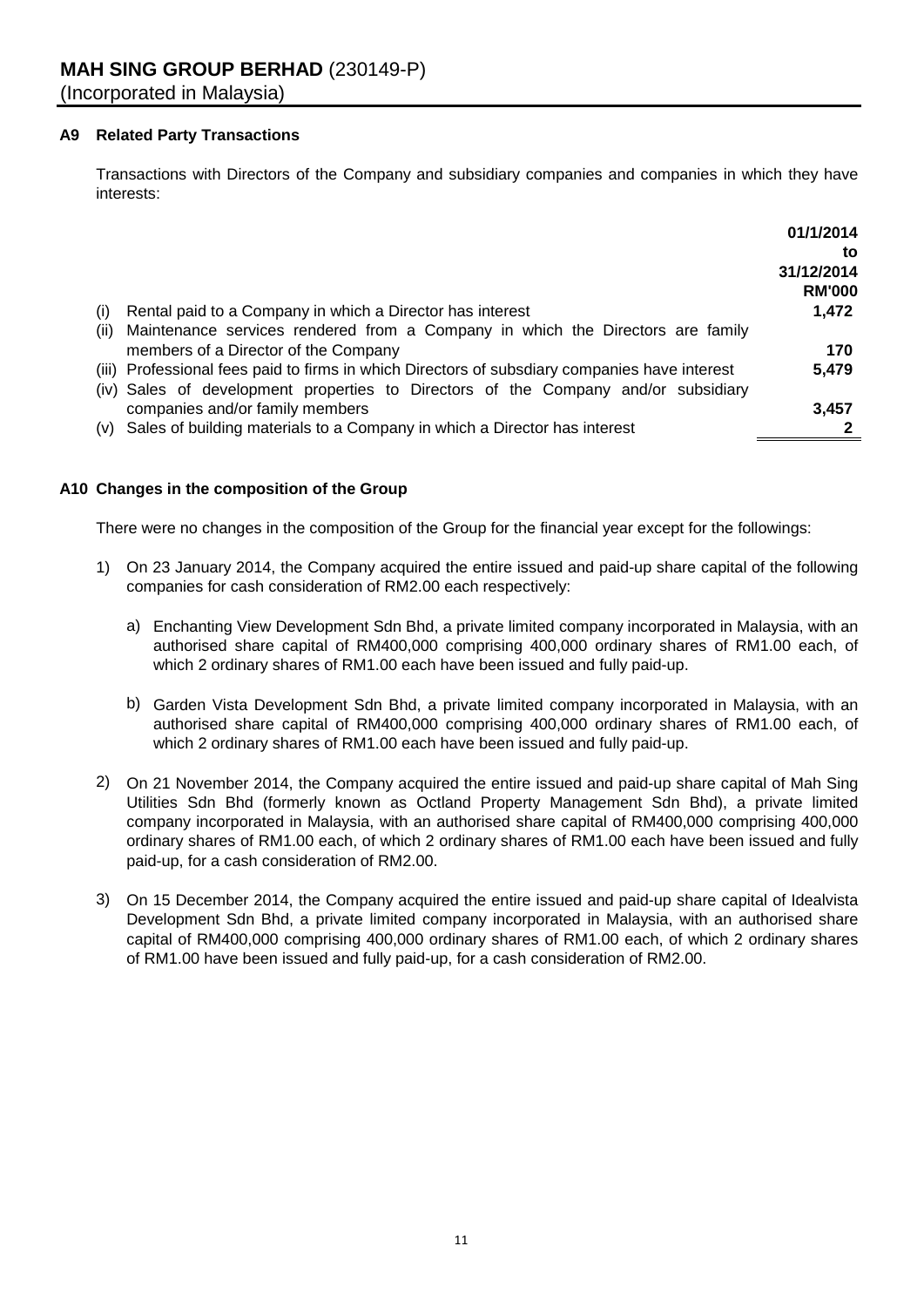#### **A11 Changes in contingent liabilities or contingent assets**

There were no contingent assets. Contingent liabilities of the Group are as follows:

|                                                        | 31/12/2014    | 31/12/2013 |
|--------------------------------------------------------|---------------|------------|
|                                                        | <b>RM'000</b> | RM'000     |
| Bank guarantees issued in favour of third parties      | 31.947        | 15.602     |
| Corporate guarantees issued in favour of third parties | 7.797         | 8.489      |
| <b>Others</b>                                          | 1.147         | 700        |
|                                                        | 40.891        | 24.791     |

### **A12 Capital Commitments**

| Contractual commitment in relation to:<br>Proposed acquisition of land<br>Development Agreement for proposed development of land in Kota Kinabalu | 31/12/2014<br><b>RM'000</b><br>1,209,538<br>158,740 |
|---------------------------------------------------------------------------------------------------------------------------------------------------|-----------------------------------------------------|
| Commitment for acquisition of property, plant and equipment:<br>Approved and contracted for                                                       | 3,937                                               |
| Commitment for construction of investment properties<br>Approved and contracted for                                                               | 15,227                                              |
|                                                                                                                                                   | 1,387,442                                           |

#### **As Lessee - for the lease of commercial buildings**

The leaseback for the Corporate Building Block of *Southgate Commercial Centre* and *The Icon* , Jalan Tun Razak had expired in August 2013 and December 2012 respectively. There is no new leaseback of commercial building during the financial year.

The Group had recognised the leaseback rental amounted to RM5.1 million and the rental income from the sub-lease amounted to RM5.1 million in profit or loss last year.

#### **As Lessor - for the lease of investment properties**

The Group leases out its investment properties. The future minimum lease receivable under non-cancellable leases are as follows:-

| Lease rentals receivable |
|--------------------------|
| 31/12/2014               |
| <b>RM'000</b>            |
| 21                       |

Less than one year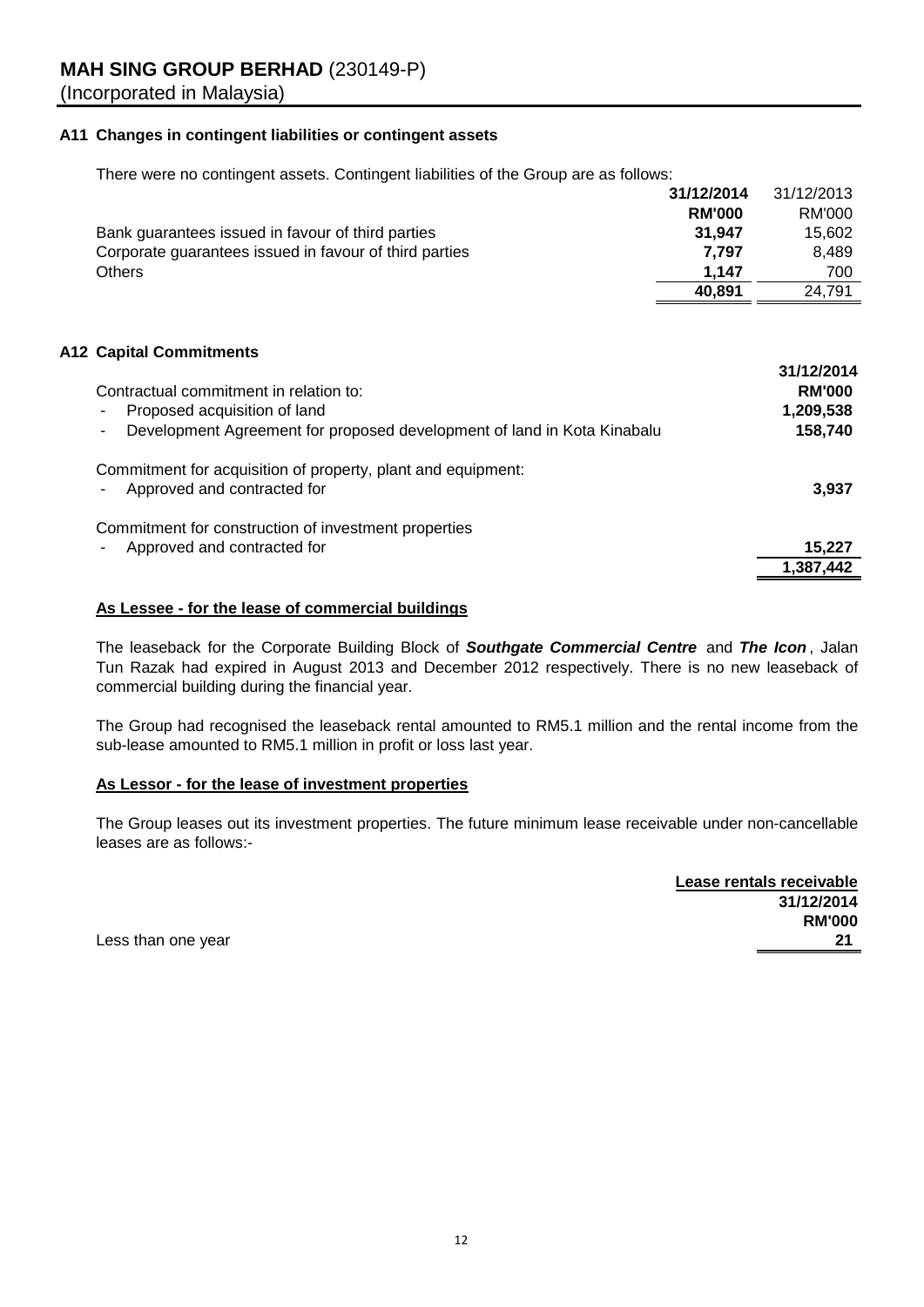#### **B Securities Berhad Explanatory Notes Pursuant to Appendix 9B of the Listing Requirements of Bursa Malaysia**

#### **B1 Review of Group performance**

The Group posted revenue of approximately RM2.9 billion and net profit of approximately RM339.2 million for the year ended 31 December 2014. This represented 44.8% improvement in revenue and 20.9% improvement in net profit as compared to the previous financial year. The current quarter revenue and net profit of approximately RM844.0 million and approximately RM84.5 million represented 48.0% and 19.6% improvement respectively over the corresponding quarter last year.

As at 31 December 2014, the Group had a cash pile of approximately RM639.2 million and net gearing at 0.36 times.

#### **Property development**

For the year ended 31 December 2014, revenue from property development was approximately RM2.6 billion, marking near to 51.3% improvement as compared to approximately RM1.7 billion achieved last year. Operating profit also increased 24.9% from approximately RM346.3 million to approximately RM432.5 million. Improvement in results for the year ended 31 December 2014 compared to last year were attributable to the higher work progress and sales from the Group's ongoing development projects such as *Icon City* in Petaling Jaya, *Garden Residence* , *Clover @ Garden Residence* and *Garden Plaza* in Cyberjaya, *M-City* in Jalan Ampang and *M Residence* in Rawang. For the year ended 31 December 2014, the Group achieved property sales of approximately RM3.43 billion as a result of its focus on products priced below RM1 million mainly in the Klang Valley, which is in line with market demand.

Other projects that contributed to the Group's results in Greater KL and Klang Valley included *Kinrara Residence* in Puchong, *Icon Residence* in Mont' Kiara, *Southville City@KL South* , *M Residence 2 @ Rawang* , *Lakeville Residence* in Taman Wahyu, *D'sara Sentral* in Sungai Buloh and *M-Suites* in Jalan Ampang. Commercial projects included *Star Avenue @ D'sara* , *StarParc Point* in Setapak. Furthermore, projects in Penang Island included *Ferringhi Residence* , *Southbay City* and *Legenda @ Southbay* and projects in Iskandar, Johor Bahru included *Mah Sing i-Parc @ Tanjung Pelepas* , *Austin Perdana* , *Sri Pulai Perdana 2* , *Sierra Perdana* , and *The Meridin @ Medini* whilst *Sutera Avenue* in Kota Kinabalu, Sabah also contributed.

In 2014, the Group further grew its landbank by 1,134 acres with the 3 proposed acquisitions of new land in Puchong, Seremban and Shah Alam at an estimated gross development value (GDV) of RM19.3 billion. For the Puchong land, the Group had also been granted the option for an additional 171 acres adjacent to the land. With this, the Group's total remaining undeveloped landbank stands at 3,822 acres. As at 31 December 2014, the Group's unbilled sales of RM5.26 billion combined with remaining GDV (including the option) of RM59.8 billion is approximately RM65.06 billion, which will last the Group for approximately 8 to 10 years.

#### **Plastics**

The plastics segment continued to contribute positively to the revenue and operating profit of the Group. Revenue grew by 2.3% from approximately RM235.4 million to approximately RM240.9 million as a result of higher pallet sales.

#### **Investment holding & Others**

Revenue and profit for the segment comprise mainly interest income from the depository of funds and the trading of building materials.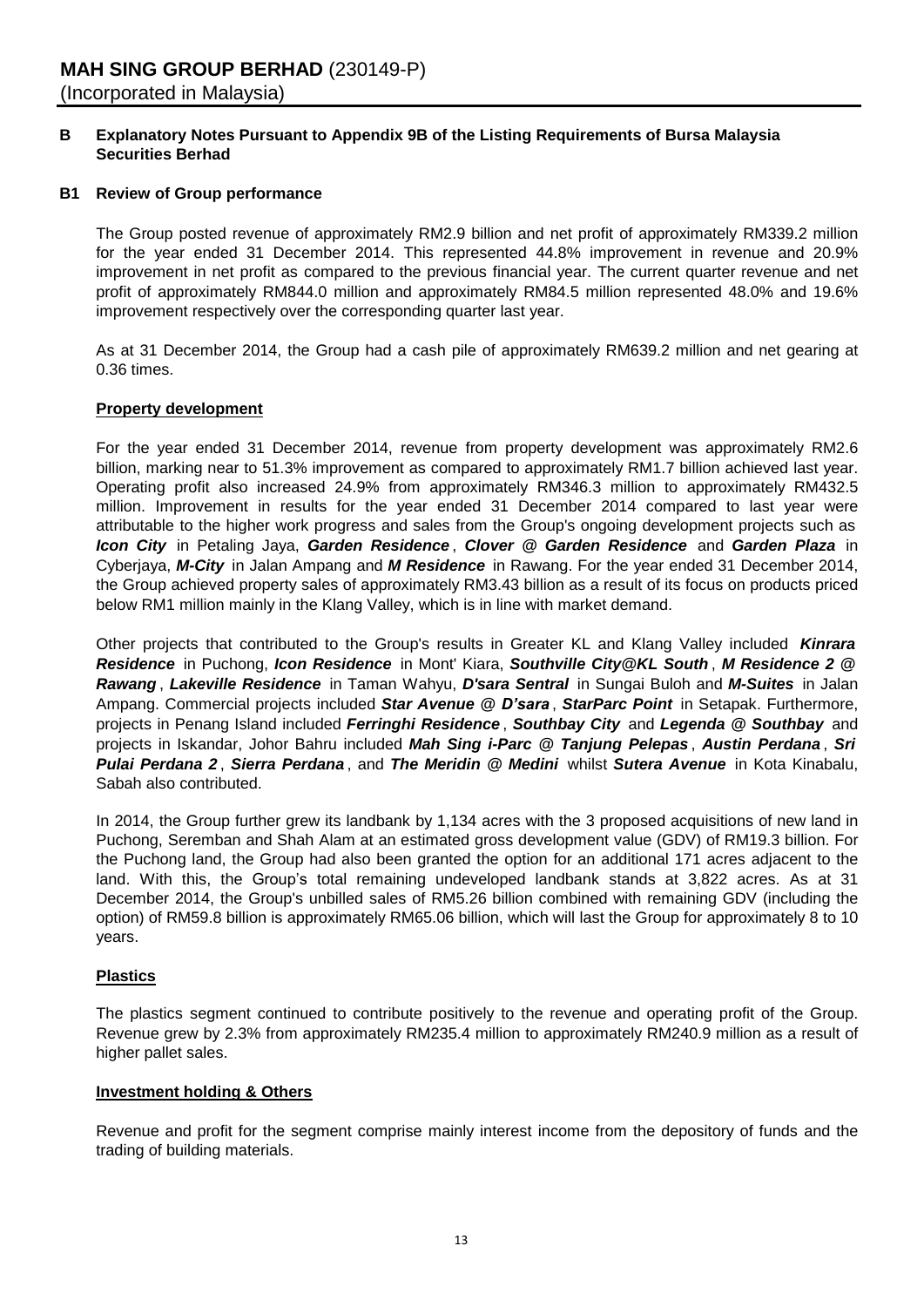#### **B2 Material change in quarterly results compared with the immediate preceding quarter**

There was no major fluctuation in the Group's current quarter profit before tax compared to the immediate preceeding quarter.

#### **B3 Prospects for the next financial year**

The Group is confident that it will continue to deliver satisfactory performance in 2015.

This is in view of the strong unbilled sales locked in at RM5.26 billion which will continue to contribute to the revenue and earnings delivery. Further adding to confidence is the overwhelming demand for the Group's range of products priced below RM1 million that are mainly focused in highly sought-after growth locations in Klang Valley. New phase launches will come from **Savanna Executive Suites@** *Southville City* , *M Residence 2 @ Rawang* , *Lakeville Residence* in Taman Wahyu, *D'Sara Sentral* in Sungai Buloh, *Ferringhi Residence 2* in Penang, *Meridin Bayvue@Sierra Perdana* , Johor Bahru and *Sutera Avenue* in Kota Kinabalu Sabah. Other projects in the pipeline include *Bandar Meridin East* in Iskandar, Johor Bahru, *M Residence 3* in Rawang and *Icon Residence* in Georgetown, Penang. In addition, the Group will also be preparing new projects in *Festival Lakecity,* Puchong and Seremban for preview.

The Group made notable enhancement to its landbank in 2014 with new land deals in Puchong, Shah Alam and Seremban, that will stand to benefit from key infrastructure developments such as LRT line 1 & 2 extensions, upcoming LRT 3 and the proposed KL-Singapore High Speed Rail. With a healthy balance sheet, the Group will be able to leverage on its financial strength to continue acquiring strategic landbanks that will allow the roll-out of products in line with market demands. This will provide the Group with even stronger pillar of growth and longer term earnings visibility.

With proven strategy and execution capability, well established brand name, and right portfolio of products at different stages of project life cycles, the Group has the flexibility and is well positioned to sustain its growth. Against this background and confidence, the Group has set a sales target of at least RM3.43 billion for financial year 2015.

#### **B4 Profit forecast**

Not applicable as the Group has not issued profit forecast or profit guarantee in a public document.

#### **B5 Income tax expense**

|                                     | 3 months ended |            | Year ended    |            |
|-------------------------------------|----------------|------------|---------------|------------|
|                                     | 31/12/2014     | 31/12/2013 | 31/12/2014    | 31/12/2013 |
|                                     | <b>RM'000</b>  | RM'000     | <b>RM'000</b> | RM'000     |
| Current tax:                        |                |            |               |            |
| Malaysian income tax                | 36,029         | 24,790     | 115,688       | 102,953    |
| Foreign tax                         | (57)           | (282)      | ۰             | 43         |
|                                     | 35,972         | 24,508     | 115,688       | 102,996    |
| Under/(Over) provision of Malaysian |                |            |               |            |
| income tax in prior year            |                | 3,100      | (2, 250)      | 3,100      |
|                                     | 35,972         | 27,608     | 113,438       | 106,096    |
| Deferred taxation:                  |                |            |               |            |
| Malaysian deferred tax              | (5,278)        | (6, 237)   | 3,911         | (13, 853)  |
|                                     | 30,694         | 21.371     | 117,349       | 92,243     |

The Group's effective tax rate for the current quarter and current financial year were higher than the statutory tax rate of 25% mainly due to the non deductibility of certain expenses.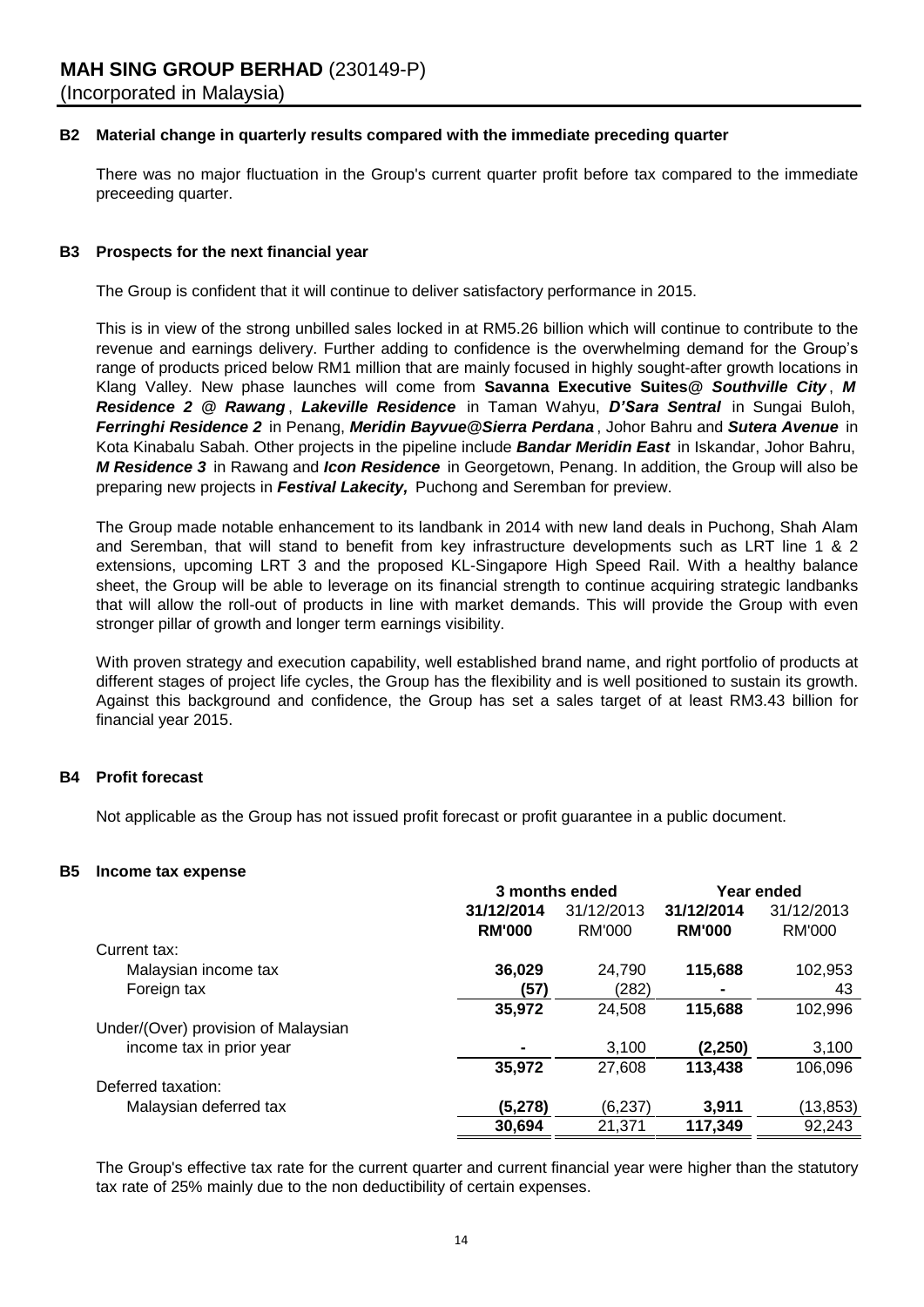#### **B6 Status of corporate proposals**

The following corporate proposals as announced by the Company have not been completed as at 9 February 2015 (being the latest practicable date which is not earlier than 7 days from the date of issuance of this Interim Financial Report):

1) On 5 July 2010, the Company's wholly-owned subsidiary, Grand Prestige Development Sdn Bhd ("**Grand Prestige**") entered into a Joint Venture Agreement ("**JVA**") with Medan Damai Sdn Bhd ("**Medan Damai**") for the joint development of a piece of residential land in Kinrara with total gross area measuring approximately 13.2 acres (net aggregate area of 7.59 acres) in Mukim Petaling, Daerah Petaling, Negeri Selangor Darul Ehsan ("**Kinrara Land**"). Under the terms of the JVA, Medan Damai shall grant Grand Prestige the exclusive rights to continue with the sales and development of the Kinrara Land and in return for an entitlement sum of RM35,403,863.85.

The JVA is pending fulfilment by Medan Damai of certain obligations pertaining to the development components.

2) On 26 March 2012, the Company's wholly-owned subsidiary, Capitol Avenue Development Sdn Bhd ("**Capitol Avenue**") entered into a Joint Development Agreement ("**JDA**") with Paduan Hebat Sdn Bhd ("**Paduan Hebat**") for the proposed joint development of a parcel of prime leasehold commercial land measuring approximately 4.26 acres ("**KK Land**") in Kota Kinabalu, Negeri Sabah. Under the terms of the JDA, Paduan Hebat agreed with Capitol Avenue to jointly develop the KK Land for an entitlement of RM39 million. RM25 million of the entitlement for the KK Land shall be satisfied by way of cash and the remaining balance shall be settled by way of conveyance of such number of unit(s) which shall be developed on the KK Land with total value equivalent to RM14 million or such other lesser sum as may be adjusted in accordance with the provisions of the JDA.

On 4 December 2012, all Paduan Hebat's obligations have been fully performed pursuant to the JDA. The development of KK Land has commenced in December 2013.

3) On 29 May 2013, the Company's subsidiary, Convention City Development Sdn Bhd ("**Convention City**") entered into a development agreement ("**DA**") with Yayasan Sabah ("**Yayasan Sabah**" or "**Landowner**") for the proposed development of a parcel of prime land measuring approximately 8.33 acres ("**Parcel A**") forming part of all that piece of master land held under title no. 016290976 in the locality of Tanjung Lipat, District of Kota Kinabalu, Negeri Sabah. Under the terms of the DA, Yayasan Sabah agrees to grant an exclusive right to Convention City to develop Parcel A for a cash consideration of RM163 million. Convention City has also been granted an exclusive option to develop 2 parcels of adjacent land with a total land area measuring approximately 5.95 acres ("**Option Land**") at an entitlement price of RM117 million. The option is exercisable by Convention City within 2 years from the date the Landowner procures the separate issue document of title to the Option Land.

Convention City and Yayasan Sabah are currently in discussions on an extension of time to enable the Landowner to perform the Landowner's obligations.

4) On 12 March 2014, the Company's wholly-owned subsidiary, Enchanting View Development Sdn Bhd entered into a sale and purchase agreement ("**SPA**") with Great Doctrine (M) Sdn Bhd for the proposed acquisition of a portion of prime land measuring approximately 85.43 acres forming part of all that piece of leasehold land measuring approximately 77.02 hectares held under master title known as PN 11895, Lot 741 Seksyen 13, Bandar Shah Alam, Daerah Petaling, Negeri Selangor for a cash consideration of RM327,477,110.40.

The proposed acquisition is pending fulfilment of the conditions precedent of the SPA.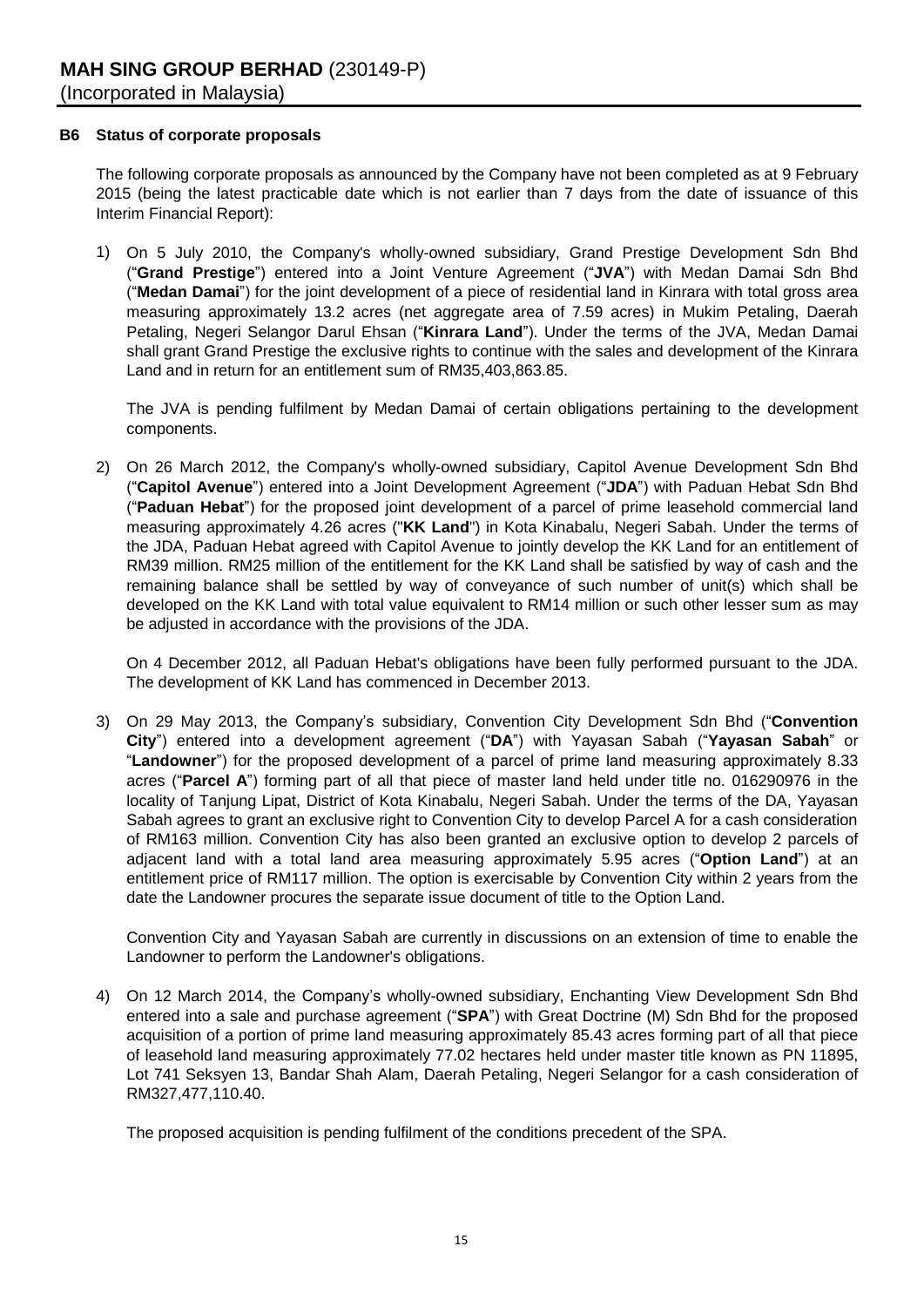#### **B6 Status of corporate proposals (continued)**

5) On 11 August 2014, the Company's wholly-owned subsidiary, Grand Prestige Development Sdn Bhd entered into a sale and purchase agreement with the respective vendors for the proposed acquisition of a piece of prime freehold land in Mukim Rantau, Daerah Seremban, Negeri Sembilan for a total cash consideration of RM359,557,153.36.

The proposed acquisition is pending fulfilment of the conditions precedent of the SPA.

6) On 28 August 2014, the Company's wholly-owned subsidiary, Mah Sing Group Ventures Sdn Bhd (formerly known as Grand Pavilion Development Sdn Bhd) ("**Mah Sing Ventures**") entered into a sale and purchase agreement with Huges Development Sdn Bhd ("**Huges Development**") for the proposed acquisition of a piece of prime leasehold land in Puchong, Selangor measuring approximately 88.7 acres for a total cash consideration of RM656,896,779.

The proposed acquisition is pending fulfilment of the conditions precedent of the SPA.

On the same date, in consideration for RM1.00 paid by Mah Sing Ventures to Huges Development, Huges Development and Mah Sing Ventures have entered into a memorandum of understanding effective from the date of the memorandum for a period of 4 years. During the duration of the memorandum of understanding, Huges Development shall negotiate first with Mah Sing Ventures to enter into a sale and purchase, joint venture or such other arrangement in respect of a piece of prime land measuring approximately 170 acres ("**Subject Land**") upon terms and conditions to be mutually agreed upon by Huges Development and Mah Sing Ventures. Failing which, Mah Sing Ventures shall have the first right of refusal for any arrangement in respect of the Subject Land.

- 7) Through an announcement made on 20 November 2014 and subsequent announcements, the Company proposes to undertake the following ("**Corporate Exercise**"):
	- i) A renounceable rights issue of new ordinary shares of RM0.50 each in the Company ("**Mah Sing Shares**") together with free detachable warrants to raise proceeds of up to RM630.00 million ("**Rights Issue with Warrants**");
	- ii) A bonus issue of new Mah Sing Shares ("**Bonus Shares**") to be credited as fully paid-up on the basis of one (1) Bonus Share for every four (4) Mah Sing Shares held after the Rights Issue with Warrants; and
	- iii) The increase in the authorised share capital of the Company from RM1,000,000,000 comprising 2,000,000,000 Mah Sing Shares to RM2,500,000,000 comprising 5,000,000,000 Mah Sing Shares ("**Increase In The Authorised Share Capital**") and the corresponding amendment to the Company's Memorandum and Articles of Association as a consequence of the Increase In The Authorised Share Capital ("**Amendment**").

At an extraordinary general meeting held on 7 January 2015, the shareholders of the Company had approved the Corporate Exercise. The completion of the Amendment and the Increase in the Authorised Share Capital had been announced on 12 January 2015.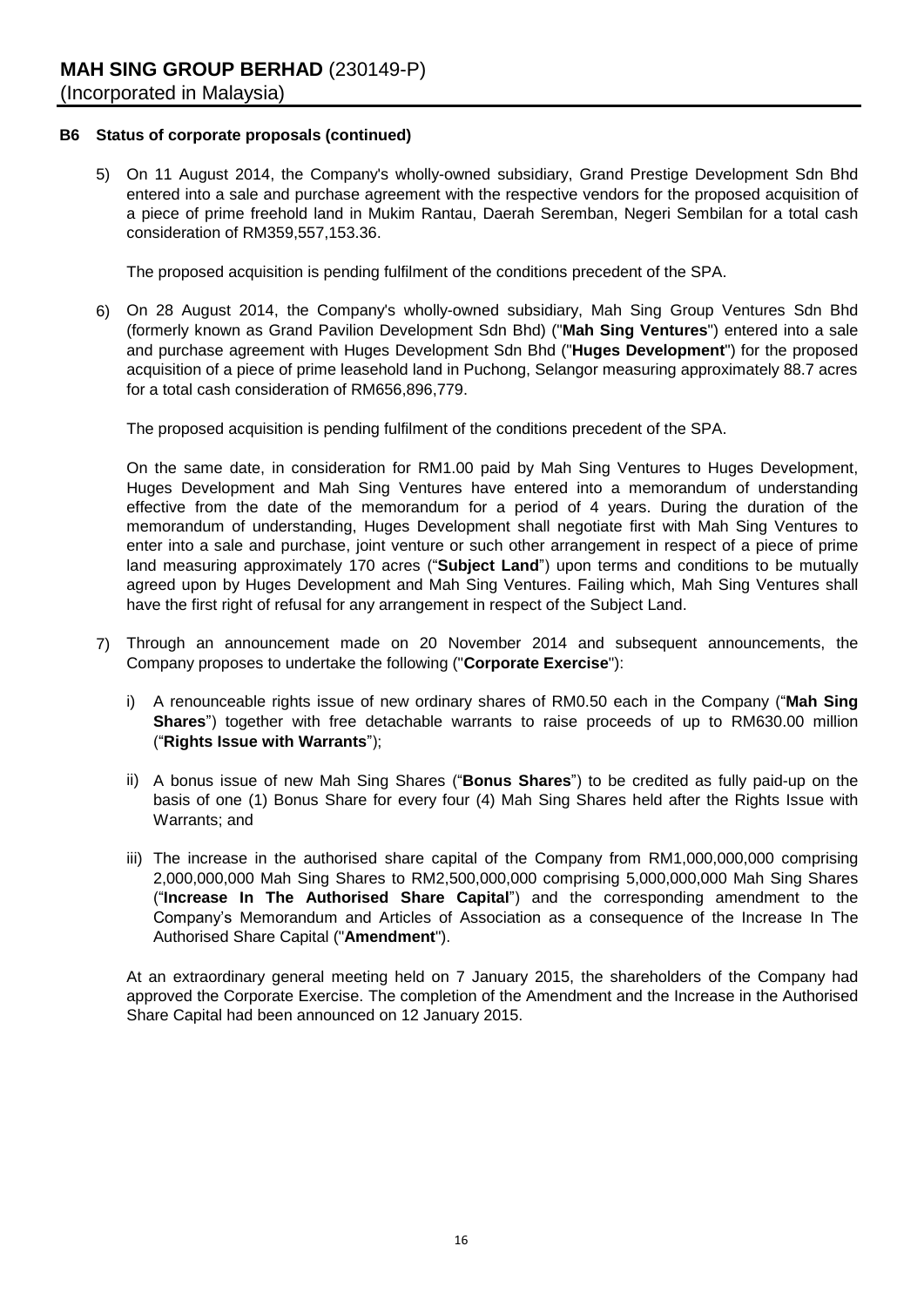# **B7 Group borrowings**

Total group borrowings as at 31 December 2014 were as follows:

| (Denominated in)                | <b>Secured</b><br><b>RM'000</b><br>(RM) | Secured<br><b>RM'000</b><br>(Indonesian<br><b>Rupiah</b> ) | <b>Secured</b><br><b>RM'000</b><br>(USD) | <b>Total</b><br><b>RM'000</b> |
|---------------------------------|-----------------------------------------|------------------------------------------------------------|------------------------------------------|-------------------------------|
| Redeemable convertible bonds    |                                         |                                                            |                                          |                               |
| - after 12 months               | 292,211                                 |                                                            |                                          | 292,211                       |
| Term loans payable              |                                         |                                                            |                                          |                               |
| - within 12 months              | 60,157                                  | 3,617                                                      |                                          | 63,774                        |
| - after 12 months               | 1,086,807                               | 3,008                                                      |                                          | 1,089,815                     |
|                                 | 1,146,964                               | 6,625                                                      |                                          | 1,153,589                     |
| Short term borrowings           | 2,488                                   | 282                                                        | 2,807                                    | 5,577                         |
| Finance lease and hire purchase |                                         |                                                            |                                          |                               |
| - within 12 months              | 1,659                                   | 812                                                        |                                          | 2,471                         |
| - after 12 months               | 2,761                                   | 2,631                                                      |                                          | 5,392                         |
|                                 | 4,420                                   | 3,443                                                      |                                          | 7,863                         |
| Total                           | 1,446,083                               | 10,350                                                     | 2,807                                    | 1,459,240                     |

#### **B8 Material litigation**

The Group is not engaged in any material litigation as at 9 February 2015, being the latest practicable date which is not earlier than 7 days from the date of issuance of this Interim Financial Report.

#### **B9 Derivatives Financial Instrument**

The Group's outstanding derivatives financial instrument as at 31 December 2014 were analysed as follows:

|                                           | <b>Notional</b> | <b>Fair Value</b> |
|-------------------------------------------|-----------------|-------------------|
|                                           | Value           | Asset             |
| <b>Foreign currency forward contracts</b> | <b>RM'000</b>   | <b>RM'000</b>     |
| - Less than one year                      | 1.245           |                   |

Foreign currency forward contracts were entered into by a subsidiary company within the Plastics Division of the Group to manage its exposure against adverse fluctuations in foreign currency risks as a results of transactions denominated in currency other than the functional currency of the subsidiary company.

These derivatives are stated at fair value, using the prevailing market rates and any changes in fair value of these derivatives during the financial year are taken directly to profit or loss.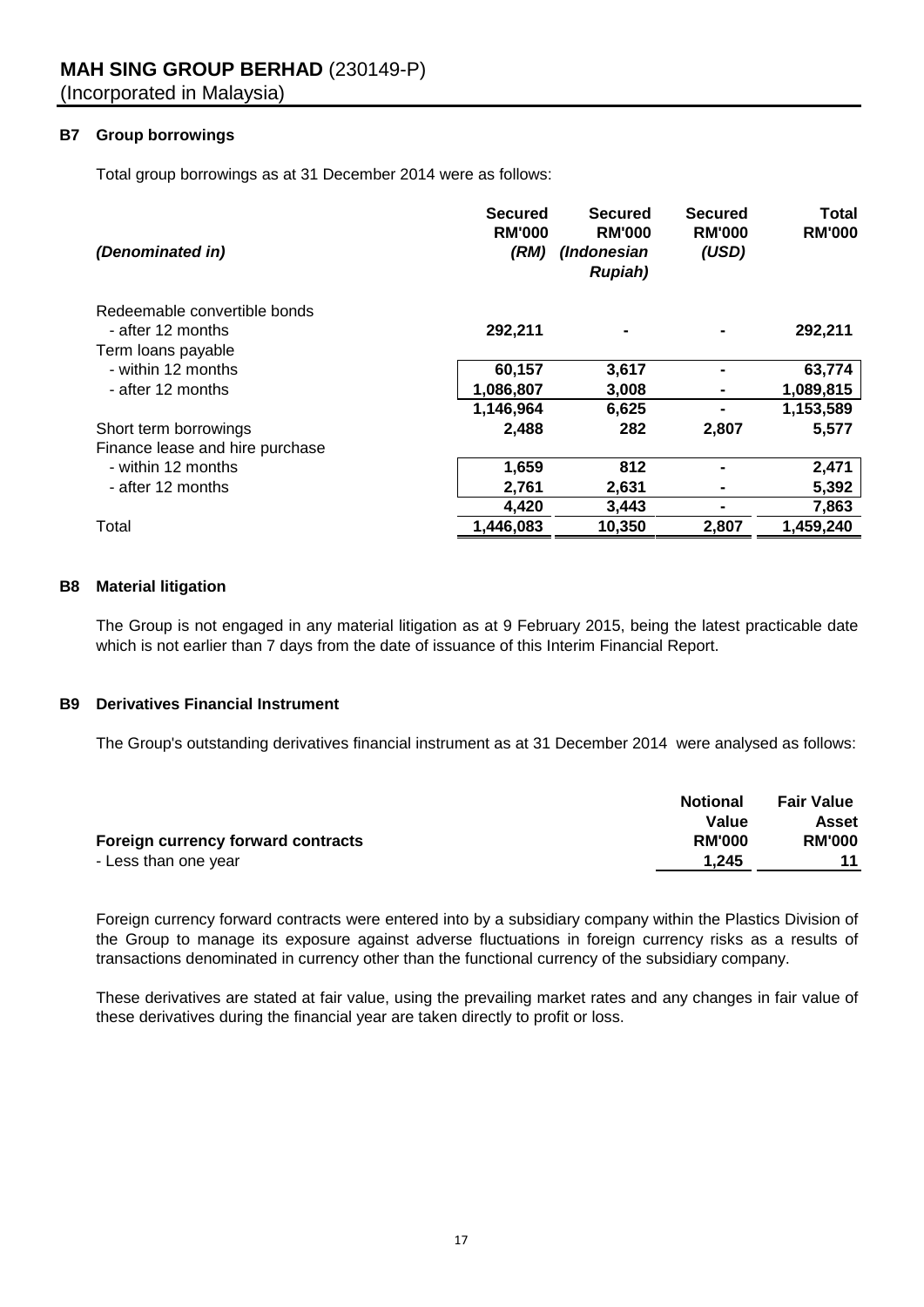#### **B10 Realised and unrealised earnings or losses disclosure**

The retained earnings as at 31 December 2014 and 31 December 2013 were analysed as follows:

|                                                            | 31/12/2014    | 31/12/2013    |
|------------------------------------------------------------|---------------|---------------|
|                                                            | <b>RM'000</b> | <b>RM'000</b> |
| Total retained earnings of the Group                       |               |               |
| - Realised                                                 | 1,002,202     | 744.271       |
| - Unrealised                                               | 62,486        | 73,025        |
|                                                            | 1,064,688     | 817,296       |
| Total share of accumulated losses from associated company  |               |               |
| - Realised                                                 | (73)          | (73)          |
|                                                            | 1,064,615     | 817,223       |
| Consolidation adjustments                                  | 5,702         | 16,803        |
| Total group retained earnings as per consolidated accounts | 1,070,317     | 834,026       |

#### **B11 Additional disclosures pursuant to para 16, Part A, Appendix 9B of Bursa Malaysia Securities Berhad Listing Requirements**

|                                                                        | 3 months ended | Year ended    |
|------------------------------------------------------------------------|----------------|---------------|
|                                                                        | 31/12/2014     | 31/12/2014    |
|                                                                        | <b>RM'000</b>  | <b>RM'000</b> |
| Depreciation and amortisation                                          | (4, 408)       | (17, 142)     |
| Impairment of intangible assets                                        | (523)          | (4, 146)      |
| Loss on redemption of investments in short term funds                  | (115)          | (950)         |
| Net foreign exchange (loss)/gain                                       | (77)           | 440           |
| Net gain on foreign exchange forward contracts                         | 79             | 574           |
| Reversal of allowance for doubtful debts - trade and other receivables | 42             | 39            |
| Reversal of allowance for slow-moving inventories                      | 578            | 1,162         |

Other than the items above which have been included in profit or loss, there were no impairment of assets or exceptional items which may have an effect on the results for the current financial year ended 31 December 2014.

#### **B12 Dividend proposed**

i) The Board of Directors has proposed first and final single-tier dividend of 6.5 sen per ordinary share of RM0.50 each (2013: 8.0 sen per ordinary share of RM0.50 each) in respect of the financial year ended 31 December 2014, which is subject to the approval of the shareholders of the Company at the forthcoming Annual General Meeting.

As the share capital base is enlarged due to proposed rights issue and the proposed bonus issue, the 6.5 sen proposed dividend is expected to result in above 40% dividend payout ratio, subject to the number of shares in issue on dividend entitlement date which to be announced later.

- ii) The date payable of the dividend will be determined at a later date.
- iii) In respect of deposited securities, entitlement to dividends will be determined on the basis of the record of depositors as at a date to be determined later.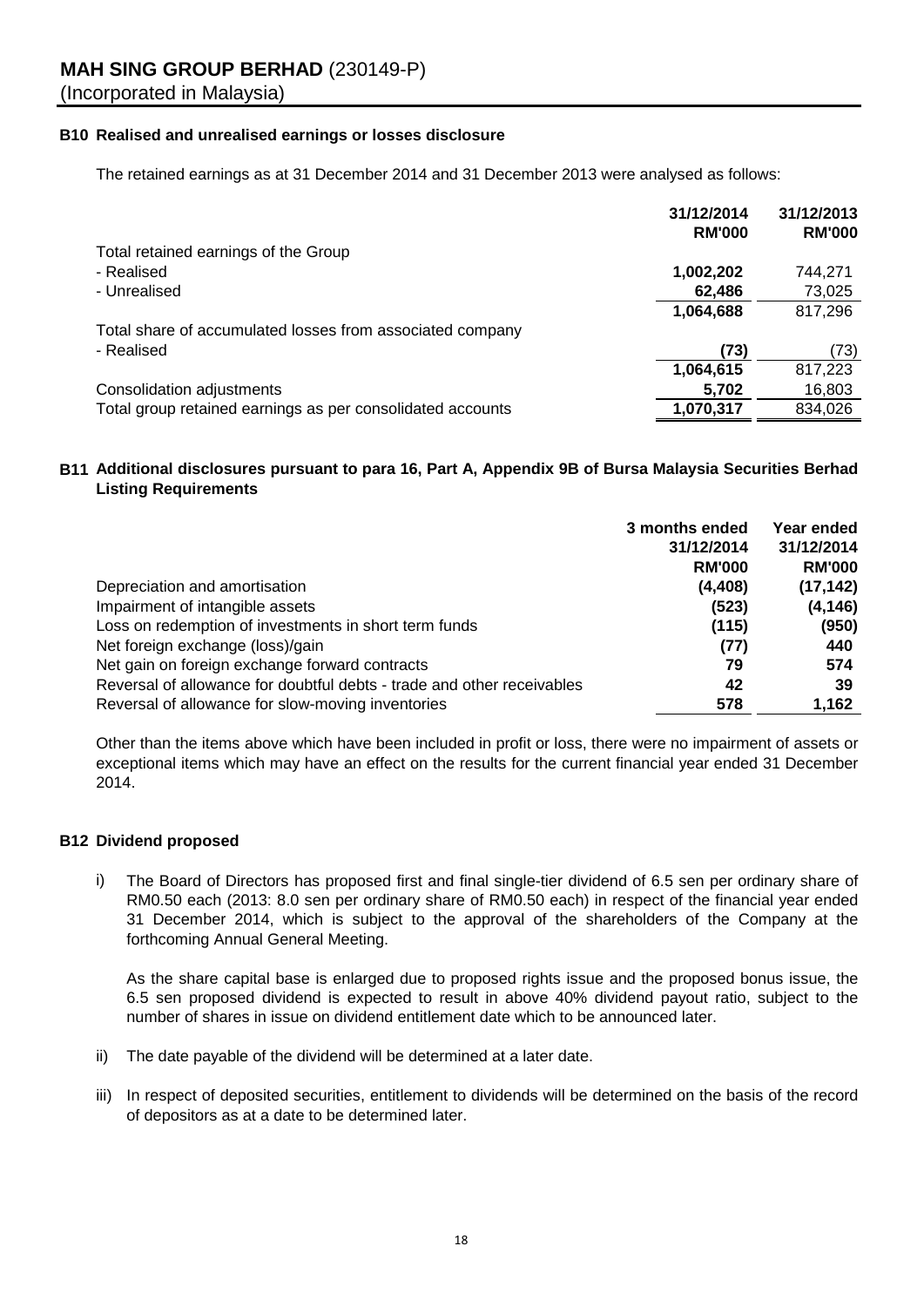#### **B13 Earnings per share ("EPS")**

#### **(a) Basic EPS**

The basic earnings per share has been calculated by dividing the Group's net profit attributable to ordinary equity holders for the financial year by the weighted average number of ordinary shares in issue.

|                                                               | 3 months ended |            | Year ended |            |
|---------------------------------------------------------------|----------------|------------|------------|------------|
|                                                               | 31/12/2014     | 31/12/2013 | 31/12/2014 | 31/12/2013 |
| Net profit for the year (RM'000)                              | 84,548         | 70,698     | 339,249    | 280,616    |
| Weighted average number of<br>ordinary shares in issue ('000) | 1,475,717      | 1,388,752  | 1.446.849  | 1,303,917  |
| Basic EPS (sen)                                               | 5.73           | 5.09       | 23.45      | 21.52      |

# **(b) Diluted EPS**

The diluted earnings per share has been calculated by dividing the Group's net profit attributable to ordinary equity holders for the financial year by the weighted average number of ordinary shares that would have been in issue assuming full exercise of the remaining options under the ESOS, conversion of bonds and warrants, adjusted for the number of such ordinary shares that would have been issued at fair value.

|                                                                                           | 3 months ended |            | Year ended |            |
|-------------------------------------------------------------------------------------------|----------------|------------|------------|------------|
|                                                                                           | 31/12/2014     | 31/12/2013 | 31/12/2014 | 31/12/2013 |
| Net profit for the year (RM'000)                                                          | 84,548         | 70,698     | 339,249    | 280,616    |
| Weighted average number of ordinary<br>shares in issue ('000)                             | 1,475,717      | 1,388,752  | 1,446,849  | 1,303,917  |
| Weighted average number of ordinary<br>shares deemed issued at no<br>consideration ('000) |                |            |            |            |
| <b>ESOS</b>                                                                               |                | 24,425     |            | 23,553     |
| Bonds conversion                                                                          | 64,358         | 183,618    | 64,358     | 62,668     |
| Warrants                                                                                  | 18,018         | 29,575     | 18,877     | 23,510     |
| Adjusted weighted average number of                                                       |                |            |            |            |
| ordinary shares ('000)                                                                    | 1,558,093      | 1,626,370  | 1,530,084  | 1,413,648  |
| Diluted EPS (sen)                                                                         | 5.43           | 4.35       | 22.17      | 19.85      |